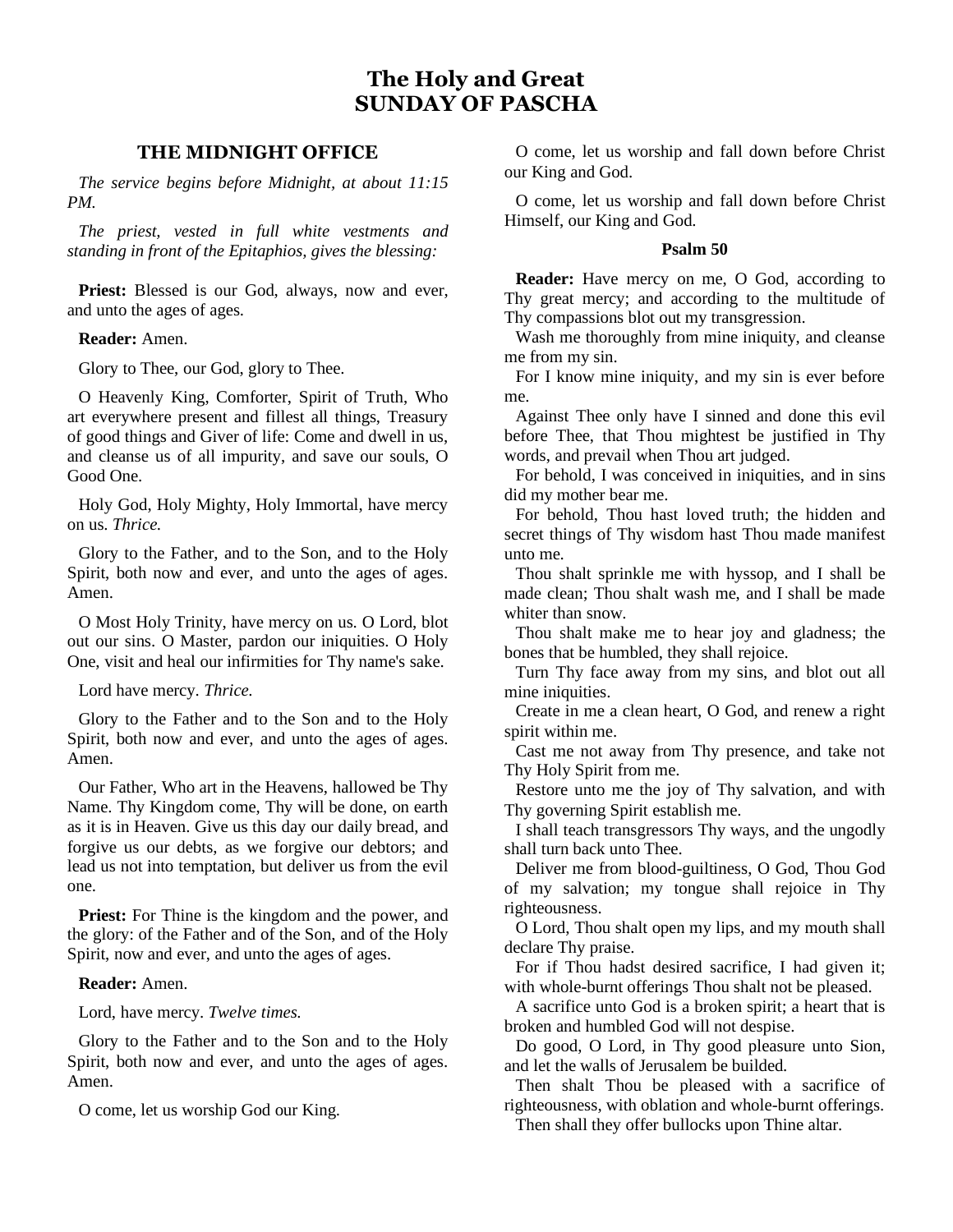*Canon of Great & Holy Saturday, with 6 troparia, the irmos being chanted twice, in Tone VI.* 

*The irmoi are the composition of Kassiani; the troparia of Odes I - V, the composition of Mark the Monk, Bishop of Hydrous, and the troparia of Odes VI - IX, the composition of Kosmas of the Holy City.* 

*According to custom, the canon is read by the senior priest in front of the Epitaphion.* 

#### **THE CANON**

## **Ode I**

#### *Canon of Great Saturday, in Tone VI*

*Irmos:* He Who in ancient times hid the pursuing tyrant beneath the waves of the sea, is hidden beneath the earth by the children of those whom once He saved. But as the maidens let us sing unto the Lord, for He is greatly glorified.

*Refrain:* Glory to Thee, our God, glory to Thee.

O Lord my God, I will sing to Thee a funeral hymn, a song at Thy burial: for by Thy burial Thou hast opened for me the gates of life, and by Thy death Thou hast slain death and hell.

*Refrain:* Glory to Thee, our God, glory to Thee.

All things above and all beneath the earth quaked with fear at Thy death, as they beheld Thee, O my Saviour, upon Thy throne on high and in the tomb below. For beyond our understanding Thou dost lie before our eyes, a corpse yet the very source of life.

Glory to the Father, and to the Son, and to the Holy Spirit, both now and ever, and unto the ages of ages. Amen.

To fill all things with Thy glory, Thou hast gone down into the nethermost parts of the earth: for my person that is in Adam has not been hidden from Thee, but in Thy love for man Thou art buried in the tomb and dost restore me from corruption.

*Katavasia:* He Who in ancient times hid the pursuing tyrant beneath the waves of the sea, is hidden beneath the earth by the children of those whom once He saved. But as the maidens let us sing unto the Lord, for He is greatly glorified.

### **Ode III**

#### *Canon of Great Saturday, in Tone VI*

*Irmos:* When the creation beheld Thee hanging in Golgotha, Who hast hung the whole earth freely upon the waters, it was seized with amazement and it cried: 'There is none holy save Thee, O Lord.'

*Refrain:* Glory to Thee, our God, glory to Thee.

Signs and tokens of Thy burial Thou hast disclosed in a multitude of visions; and now, O Master, both God and man, Thou hast revealed Thy hidden secrets unto those in hell who cry: 'There is none holy save Thee, O Lord.'

*Refrain:* Glory to Thee, our God, glory to Thee.

Thou hast stretched out Thine arms and united all that before was separated; wrapped in a winding sheet, O Saviour, and buried in a tomb, Thou hast loosed the prisoners, and they cry: 'There is none holy save Thee, O Lord.

Glory to the Father, and to the Son, and to the Holy Spirit, both now and ever, and unto the ages of ages. Amen.

O Thou Whom nothing can contain, of Thine own will Thou wast enclosed and sealed within the tomb: but through thine energies Thou hast as God revealed Thy power to those who sing: 'There is none holy save Thee, O Lord Who lovest mankind.'

*Katavasia:* When the creation beheld Thee hanging in Golgotha, Who hast hung the whole earth freely upon the waters, it was seized with amazement and it cried: 'There is none holy save Thee, O Lord.'

#### **Sessional Hymn**

#### *Sessional hymn of the Triodion, in Tone I —*

The soldiers keeping watch over Thy tomb, O Saviour, became as dead men from the shining brightness at the appearing of the angel, who proclaimed to the women the Resurrection. We glorify Thee as the Destroyer of corruption; we fall down before Thee, risen from the tomb, our only God.

Glory to the Father, and to the Son, and to the Holy Spirit, both now and ever, and unto the ages of ages. Amen.

*The forgoing sessional hymn is repeated* 

### **Ode IV**

#### *Canon of Great Saturday, in Tone VI*

*Irmos:* Foreseeing Thy divine self-emptying upon the Cross, Habakkuk cried out marvelling: 'Thou hast cut short the strength of the powerful, O gracious and almighty Lord, and preached to those in hell.'

*Refrain:* Glory to Thee, our God, glory to Thee.

Today Thou dost keep holy the seventh day, which Thou hast blessed of old by resting from Thy works. Thou bringest all things into being and Thou makest all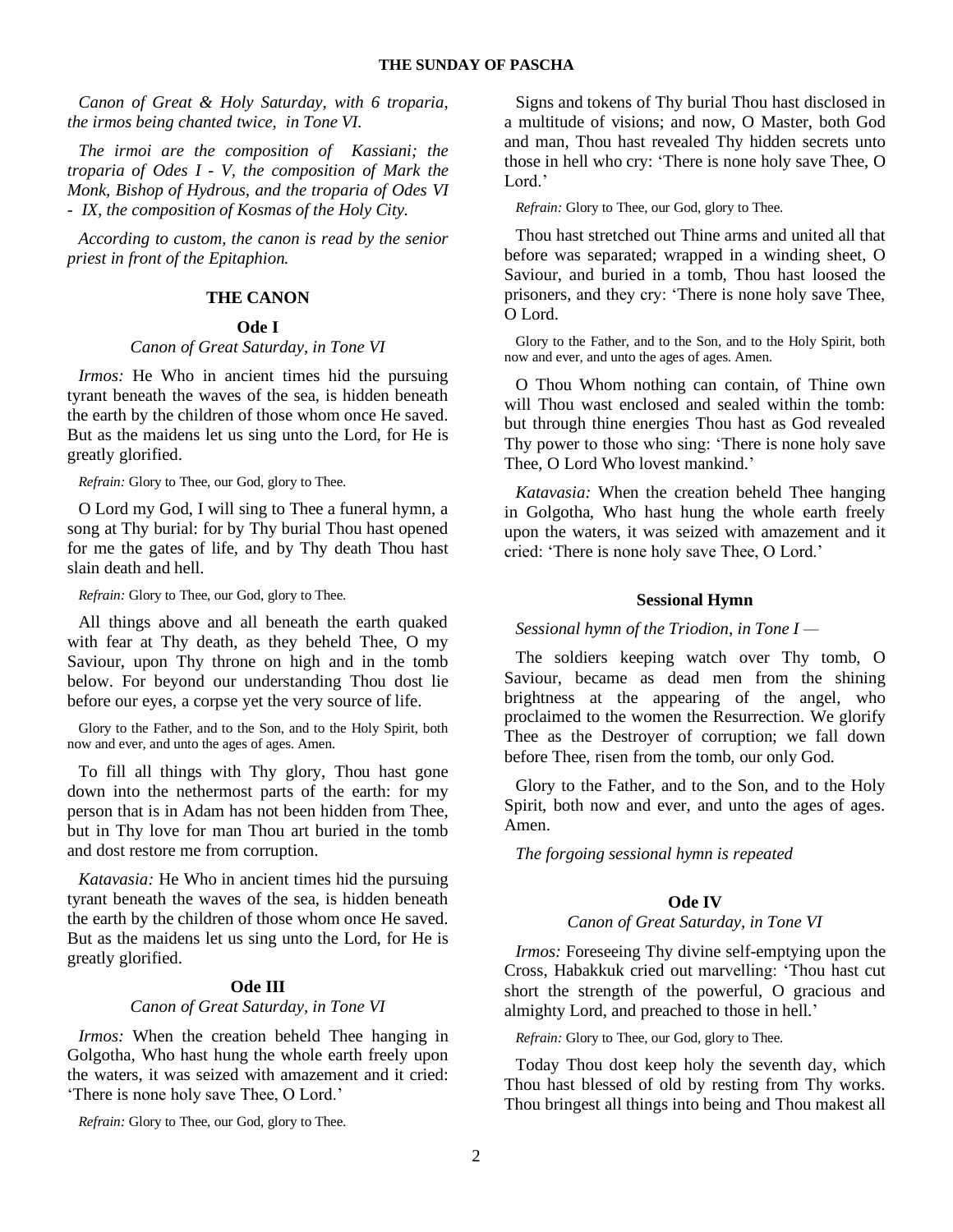things new, observing the sabbath rest, my Saviour, and restoring Thy strength.

### *Refrain:* Glory to Thee, our God, glory to Thee.

Thou hast gained the victory by Thy greater strength: Thy soul was parted from Thy body, yet by Thy power, O Word, Thou hast burst asunder the bonds of death and hell.

Glory to the Father, and to the Son, and to the Holy Spirit, both now and ever, and unto the ages of ages. Amen.

Hell was filled with bitterness when it met Thee, O Word, for it saw a mortal deified, marked by wounds yet all-powerful; and it shrank back in terror at this sight. *Repeat refrain and troparion.* 

*Katavasia:* Foreseeing Thy divine self-emptying upon the Cross, Habakkuk cried out marvelling: 'Thou hast cut short the strength of the powerful, O gracious and almighty Lord, and preached to those in hell.'

### **Ode V**

#### *Canon of Great Saturday, in Tone VI*

*Irmos:* Isaiah, as He watched by night, beheld the light that knows no evening, the light of Thy Theophany, O Christ, that came to pass from tender love for us; and he cried aloud: 'The dead shall arise and they that dwell in the tomb shall be raised up, and all those born on the earth shall rejoice exceedingly.'

### *Refrain:* Glory to Thee, our God, glory to Thee.

Becoming a creature formed from dust, O Creator, Thou makest new those born on earth. The windingsheet and tomb point, O Word, to the mystery that is within Thee. For the honourable counsellor fulfils the counsel of Thy Father, Who has gloriously refashioned me in Thee.

*Refrain:* Glory to Thee, our God, glory to Thee.

By Thy death dost Thou transform mortality, and by Thy burial, corruption. With divine power Thou makest incorruptible the nature Thou hast taken, rendering it immortal; for O Master, Thy flesh saw not corruption, nor was Thy soul left in hell as that of a stranger.

Glory to the Father, and to the Son, and to the Holy Spirit, both now and ever, and unto the ages of ages. Amen.

Coming forth from a birth without travail and wounded in Thy side with a spear, O my Maker, Thou hast brought to pass the re-creation of Eve. Becoming Adam, Thou hast in ways surpassing nature slept a lifegiving sleep, awakening life from sleep and from corruption by Thine almighty power.

*Katavasia:* Isaiah, as He watched by night, beheld the light that knows no evening, the light of Thy Theophany, O Christ, that came to pass from tender love for us; and he cried aloud: 'The dead shall arise and they that dwell in the tomb shall be raised up, and all those born on the earth shall rejoice exceedingly.'

## **Ode VI**

#### *Canon of Great Saturday, in Tone VI*

*Irmos:* Jonah was enclosed but not held fast in the belly of the whale; for, serving as a figure of Thee, Who hast suffered and wast buried in the tomb, he leapt forth from the monster as from a bridal chamber and he called out to the watch: 'O ye who keep guard falsely and in vain, ye have forsaken your own mercy.'

*Refrain:* Glory to Thee, our God, glory to Thee.

Thou wast torn but not separated, O Word, from the flesh that Thou hadst taken; for though Thy temple was destroyed at the time of Thy Passion, yet the Person of Thy Godhead and of Thy flesh is but one; in both Thou art one Son, the Word of God, both God and man.

*Refrain:* Glory to Thee, our God, glory to Thee.

The fall of Adam brought death to man but not to God. For though the earthly substance of Thy flesh suffered, yet the Godhead remained impassable; that which was corruptible in Thy human nature Thou hast transformed to incorruption, and by Thy Resurrection hast Thou revealed a fountain of immortal life.

Glory to the Father, and to the Son, and to the Holy Spirit, both now and ever, and unto the ages of ages. Amen.

Hell is king over mortal men, but not for ever. Laid in the sepulchre, mighty Lord, with Thy life-giving hand Thou hast burst asunder the bars of death. To those from every age who slept in the tombs, Thou hast proclaimed true deliverance, O Saviour, Who art become the firstborn from the dead.

*Katavasia:* Jonah was enclosed but not held fast in the belly of the whale; for, serving as a figure of Thee, Who hast suffered and wast buried in the tomb, he leapt forth from the monster as from a bridal chamber and he called out to the watch: 'O ye who keep guard falsely and in vain, ye have forsaken your own mercy.'

#### **Kontakion**

#### *Kontakion of Great & Holy Saturday, in Tone VI —*

He Who closed the abyss lieth before us dead; \* and as a corpse the Immortal is wrapped in linen with sweet spices, and laid in a tomb. \* The women come to anoint Him with myrrh, \* weeping bitterly and crying: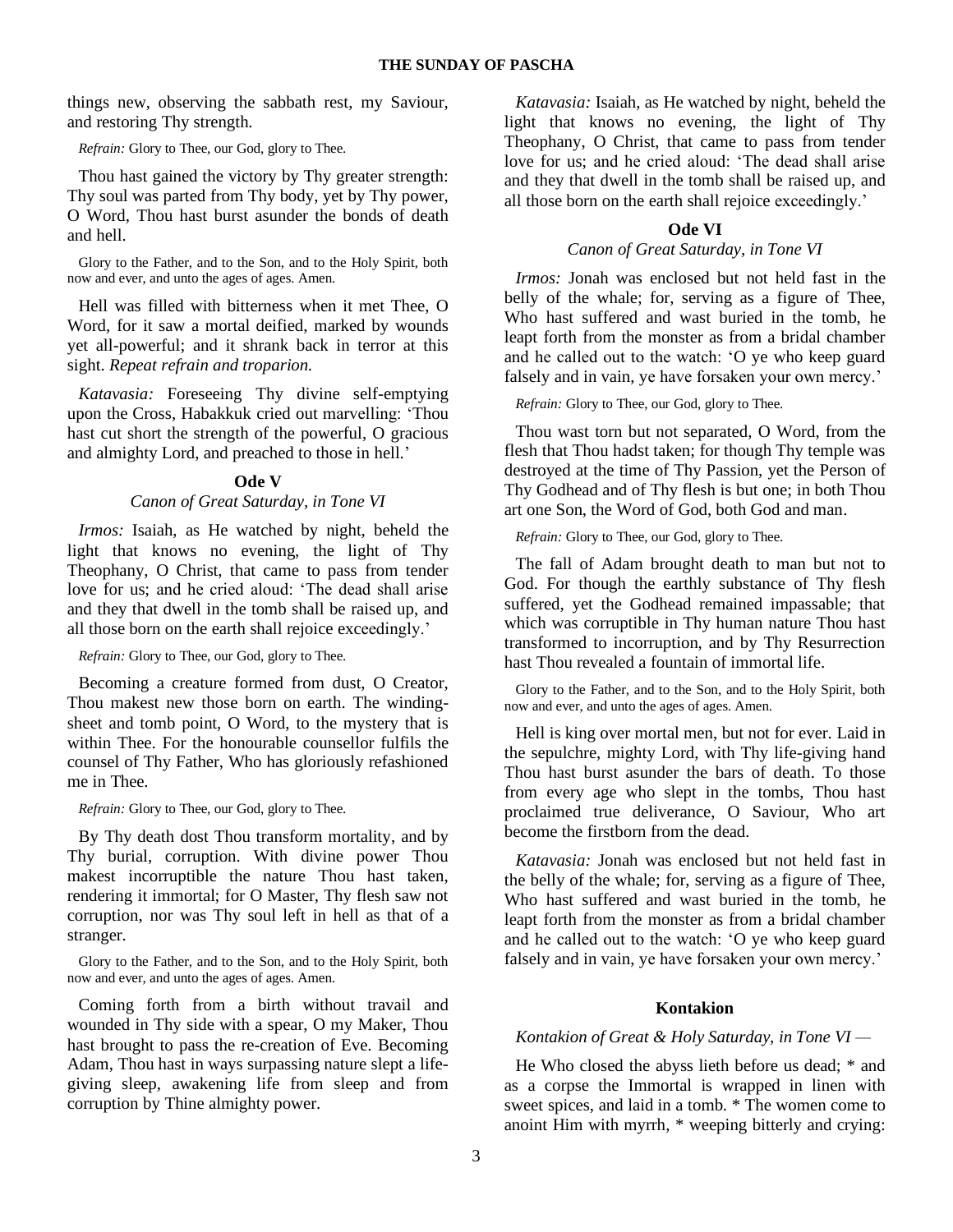\* 'This is the most blessed Sabbath on which Christ sleepeth, \* but on the third day He shall arise again.'

*Ikos:* He Who holds all things in unity was lifted on the Cross, and the whole creation wept to see Him hanging naked on the Tree. The sun hid its rays and the stars cast aside their brightness; the earth shook in mighty fear, the sea fled and the rocks were rent, and many graves were opened and the bodies of the saints arose. Hell groaned below and the Jews considered how to spread false tidings against Christ's Resurrection. But the women cried aloud: 'This is the most blessed Sabbath on which Christ sleepeth, but on the third day He shall arise again.'

## **Ode VII**

#### *Canon of Great Saturday, in Tone VI*

*Irmos:* Wonder past speech! He Who delivered the holy Children from the fiery furnace, is laid a corpse without breath in the tomb, for our salvation who sing: O God our Deliverer, blessed art Thou.

*Refrain:* Glory to Thee, our God, glory to Thee.

Hell was wounded in the heart when it received Him Whose side was pierced by a spear, consumed by divine fire it groaned aloud at our salvation who sing: O God our Deliverer, blessed art Thou.

*Refrain:* Glory to Thee, our God, glory to Thee.

O happy tomb! It received within itself the Creator, as one asleep, and it was made a divine treasury of life, for our salvation who sing: O God our Deliverer, blessed art Thou.

Glory to the Father, and to the Son, and to the Holy Spirit.

The Life of all submits to be laid in the tomb, according to the law of the dead, and He makes it a source of awakening, for our salvation who sing: O God our Deliverer, blessed art Thou.

Both now and ever, and unto the ages of ages. Amen.

In hell and in the tomb and in Eden, the Godhead of Christ was indivisibly united with the Father and the Spirit, for our salvation who sing: O God our Deliverer, blessed art Thou.

*Katavasia:* Wonder past speech! He Who delivered the holy Children from the fiery furnace, is laid a corpse without breath in the tomb, for our salvation who sing: O God our Deliverer, blessed art Thou.

#### **Ode VIII**

*Canon of Great Saturday, in Tone VI*

*Irmos:* Be ye astonished, O ye heavens, be ye horribly afraid, and let the foundations of the earth be shaken; for lo, He Who dwells on high is numbered with the dead and lodges as a stranger in a narrow tomb. Him do ye children bless, ye priests praise, and ye people exalt above all for ever.

*Refrain:* Glory to Thee, our God, glory to Thee.

The most pure Temple is destroyed, but raises up the fallen tabernacle. The second Adam, He Who dwells on high, has come down to the first Adam in the depths of hell. Him do ye children bless, ye priests praise, and ye people exalt above all for ever.

*Refrain:* Glory to Thee, our God, glory to Thee.

The disciples' courage failed, but Joseph of Arimathea was more bold; for seeing the God of all a corpse and naked, he asked for the body and buried Him, crying: Him do ye children bless, ye priests praise, and ye people exalt above all for ever.

Glory to the Father, and to the Son, and to the Holy Spirit, both now and ever, and unto the ages of ages. Amen.

O strange wonders! O love and infinite forbearance! He Who dwells on high is sealed beneath the earth with His own consent, and God is falsely accused as a deceiver. Him do ye children bless, ye priests praise, and ye people exalt above all for ever.

*Katavasia:* Be ye astonished, O ye heavens, be ye horribly afraid, and let the foundations of the earth be shaken; for lo, He Who dwells on high is numbered with the dead and lodges as a stranger in a narrow tomb. Him do ye children bless, ye priests praise, and ye people exalt above all for ever.

*During Ode IX of the canon, the senior priest, already in full vestments, holding the censer, opens the Royal Doors, comes out with two other priests to the Epitaphios, and goes around it thrice, censing it from the four sides. Then the senior priest takes the Book of the Gospels, the other two priests holding the Epitaphios over his head, and so they go through the Royal Doors into the sanctuary. They go around the Holy Table and then lay the Epitaphios upon it. Once more the senior priest goes around the Holy Table thrice, censing the four sides. The Royal Doors are curtain are closed. During this time, the katavasia of Ode IX is sung:* 'Weep not for Me, O Mother…' *The Epitaphios remains on the Holy Table until the eve of the Feast of the Ascension.* 

## **Ode IX**

*Canon of Great Saturday, in Tone VI*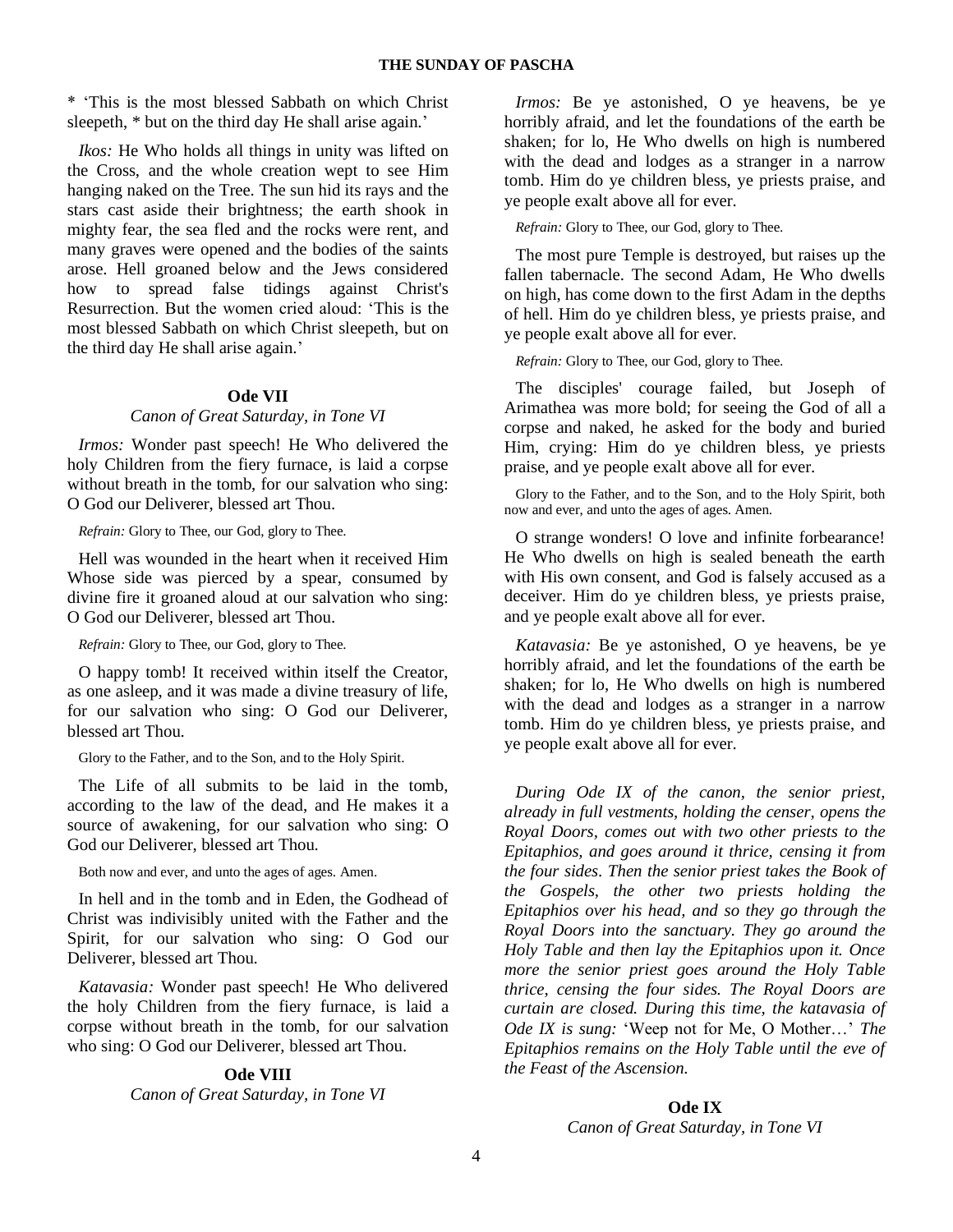*Irmos:* Weep not for Me, O Mother, beholding in the sepulchre the Son Whom thou hast conceived without seed in thy womb. For I shall rise and shall be glorified, and as God I shall exalt in everlasting glory those who magnify thee with faith and love.

*Refrain:* Glory to Thee, our God, glory to Thee.

'O Son without beginning, in ways surpassing nature was I blessed at Thy strange birth, for I was spared all travail. But now, beholding Thee, my God, a lifeless corpse, I am pierced by the sword of bitter sorrow. But arise, that I may be magnified.'

*Refrain:* Glory to Thee, our God, glory to Thee.

'By Mine own will the earth covers Me, O Mother, but the gatekeepers of hell tremble as they see Me, clothed in the bloodstained garment of vengeance: for on the Cross as God have I struck down Mine enemies, and I shall rise again and magnify thee.'

Glory to the Father, and to the Son, and to the Holy Spirit, both now and ever, and unto the ages of ages. Amen.

'Let creation rejoice exceedingly, let all those born on earth be glad: for hell, the enemy, has been despoiled. Ye women, come to meet Me with sweet spices: for I am delivering Adam and Eve with all their offspring, and on the third day I shall rise again.'

*Katavasia:* Weep not for Me, O Mother, beholding in the sepulchre the Son Whom thou hast conceived without seed in thy womb. For I shall rise and shall be glorified, and as God I shall exalt in everlasting glory those who magnify thee with faith and love.

### **Trisagion Prayers**

**Reader:** Holy God, Holy Mighty, Holy Immortal, have mercy on us. *Thrice.*

Glory to the Father, and to the Son, and to the Holy Spirit, both now and ever, and unto the ages of ages. Amen.

O Most Holy Trinity, have mercy on us. O Lord, blot out our sins. O Master, pardon our iniquities. O Holy One, visit and heal our infirmities for Thy name's sake.

Lord, have mercy. *Thrice.*

Glory to the Father and to the Son and to the Holy Spirit, both now and ever, and unto the ages of ages. Amen.

Our Father, Who art in the Heavens, hallowed be Thy Name. Thy Kingdom come, Thy will be done, on earth as it is in Heaven. Give us this day our daily bread, and forgive us our debts, as we forgive our debtors; and

lead us not into temptation, but deliver us from the evil one.

**Priest:** For Thine is the kingdom and the power, and the glory: of the Father and of the Son, and of the Holy Spirit, now and ever, and unto the ages of ages.

**Chanters:** Amen.

#### **Resurrectional Troparion**

*Troparion of the Resurrection, in Tone II —*

**Chanters:** When Thou didst descend unto death, O Life Immortal, \* then didst Thou slay Hades with the lightning of Thy Divinity. \* And when Thou didst also raise the dead \* out of the nethermost depths, \* all the Hosts of the heavens cried out: \* O Life-giver, Christ our God, glory be to Thee.

## **LITANY**

**Priest:** Have mercy on us, O God, according to Thy great mercy, we pray Thee, hearken and have mercy.

**Chanters:** Lord, have mercy. *Thrice.*

**Priest:** Again let us pray for our Great Lord and Father, His Holiness Patriarch *N.*; for our lord the Very Most Reverend Metropolitan N., First Hierarch of the Russian Church Abroad; for our lord the Most Reverend (Archbishop or Bishop N., whose diocese it is.

**Chanters:** Lord, have mercy. *Thrice.*

**Priest:** Again we pray for all the brethren and for all Christians.

**Chanters:** Lord, have mercy. *Thrice.*

**Priest:** For a merciful God art Thou, and the Lover of mankind, and unto Thee do we send up glory: to the Father, and to the Son, and to the Holy Spirit, now and ever, and unto the ages of ages.

**Chanters:** Amen.

### **THE DISMISSAL**

**Priest:** Glory to Thee, O Christ our God and our hope, glory to Thee.

**Chanters:** Glory to the Father, and to the Son, and to the Holy Spirit, both now and ever, and unto the ages of ages. Amen.

Lord, have mercy. *Thrice.*

Father, bless.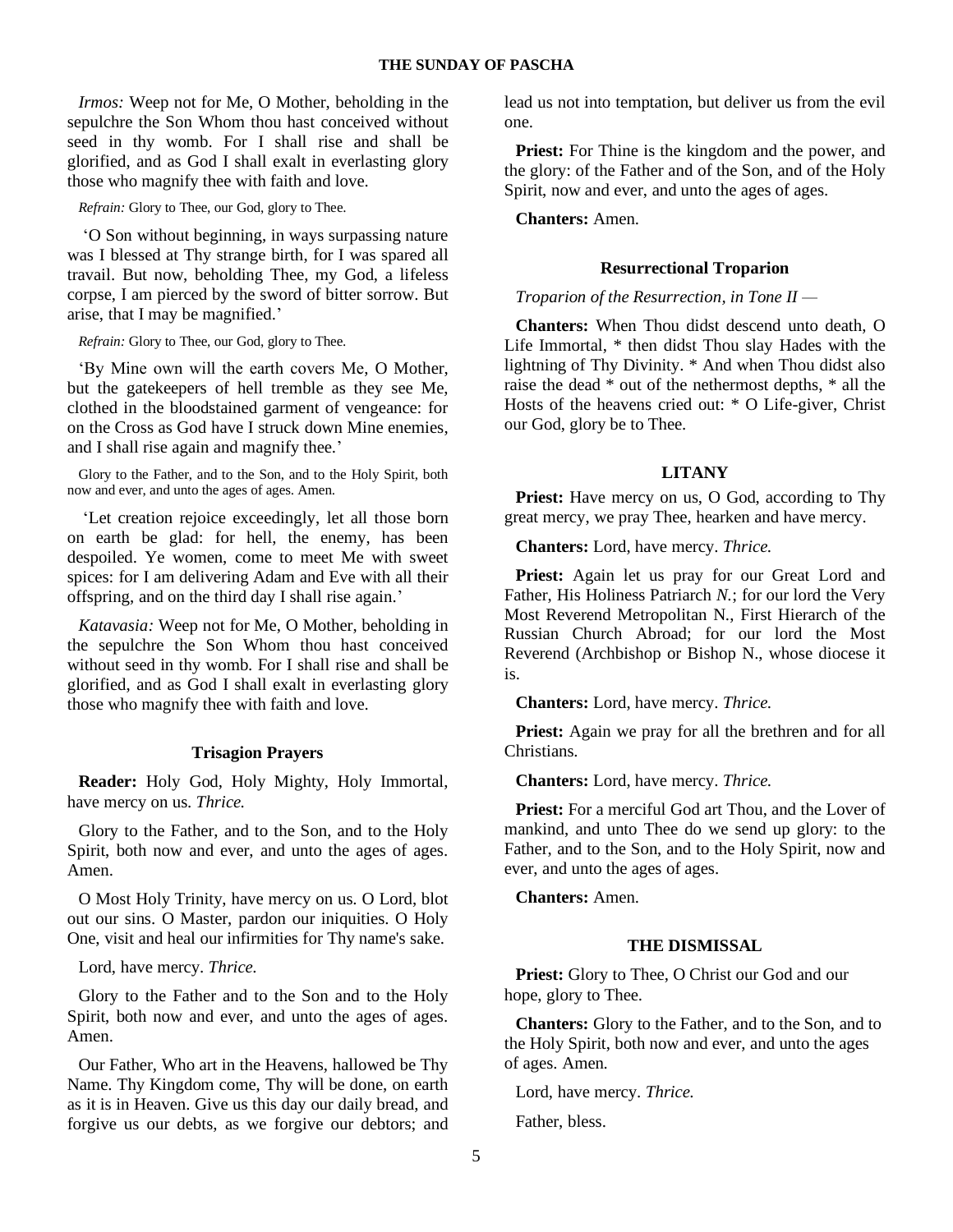**Priest:** May Christ our true God, Who arose from the dead, through the intercessions of His most pure Mother; of our holy and God-bearing fathers; and of all the saints, have mercy on us and save us, for He is good and the Lover of mankind.

#### **Chanters:** Amen.

*Here endeth the Midnight Office*

## **THE PASCHAL LIGHT**

*In some traditions, a ceremony of imparting the Paschal Light is now performed.* 

*The senior priest, being fully vested, standing before the holy table, makes three metanias, saying nothing, He then takes the lighted Paschal candle in his right hand. The clergy within the sanctuary are given candles and they come to the senior priest and light them from the Paschal candle. The curtain and holy doors are now opened, and the senior priest exits the sanctuary through the holy doors and stands on the solea, as he chants slowly, in Tone V —*

**Priest:** Come ye, take light \* from the Light \* that is never overtaken \* by night. \* Come, and glorify Christ \* risen from the dead.

*He chants this as many times as necessary, while the choir and the people come forward and light their candles from the Paschal candle.*

*The senior priest then re-enters the sanctuary through the holy doors and the doors and curtain are closed.*

## **THE PASCHAL PROCESSION**

*The senior priest taking the Paschal trikiri in his left hand and the censer in his right hand, he begins to sing with the rest of the clergy in the sanctuary, quietly, in Tone VI —*

**Clergy:** Thy Resurrection, O Christ Saviour, \* the angels hymn in the heavens; \* vouchsafe also us on earth \* with pure hearts to glorify Thee.

*He censes round about the Holy Table. The curtain is opened and the clergy sing a little louder a second time,* 'Thy resurrection, O Christ Saviour…' *and cense the Holy Table. The Royal Doors are opened and the clergy sing, festively, a third time,* 'Thy resurrection, O

Christ Saviour…' *The senor priest censes the Holy Table and gives up the censer.*

*The chanters immediately begin to sing the same sticheron, in Tone VI —*

**Chanters:** Thy Resurrection, O Christ Saviour, \* the angels hymn in the heavens; \* vouchsafe also us on earth \* with pure hearts to glorify Thee. *Repeatedly.*

*The festive Trezvon begins and the faithful exit for the procession.* 

*The procession is arranged as follows:*

- *First comes the lantern,*
- *Second, the Cross;*
- *Third, side by side, the banners and icons;*
- *Fourth, the Choir;*
- *Fifth, the candle-bearers with their candles;*
- *Sixth, the Gospel Book and icon of the Resurrection;*
- *Seventh the deacon with the censer;*
- *Eighth, the priest with the Paschal trikiri and Cross;*
- *Last, the faithful, carrying lighted candles*

*We process around the church counterclockwise, once or thrice. After going around the church, the clergy stop at the closed doors.*

*In some traditions, the priest now proclaims the Second Resurrection Gospel:*

### **THE MATINS GOSPEL**

**Deacon:** And that He will vouchsafe unto us the hearing of the Holy Gospel, let us pray unto the Lord God.

**Chanters:** Lord, have mercy. *Thrice.*

**Deacon:** Wisdom, Aright! Let us hear the Holy Gospel.

**Priest:** Peace be unto all.

**Chanters:** And to thy spirit.

**Priest:** The Reading from the Holy Gospel according to *N.*

**Chanters:** Glory to Thee, O Lord, glory to Thee.

*The priest reads the Second Resurrectional Matins Gospel.*

*SECOND RESURRECTIONAL GOSPEL*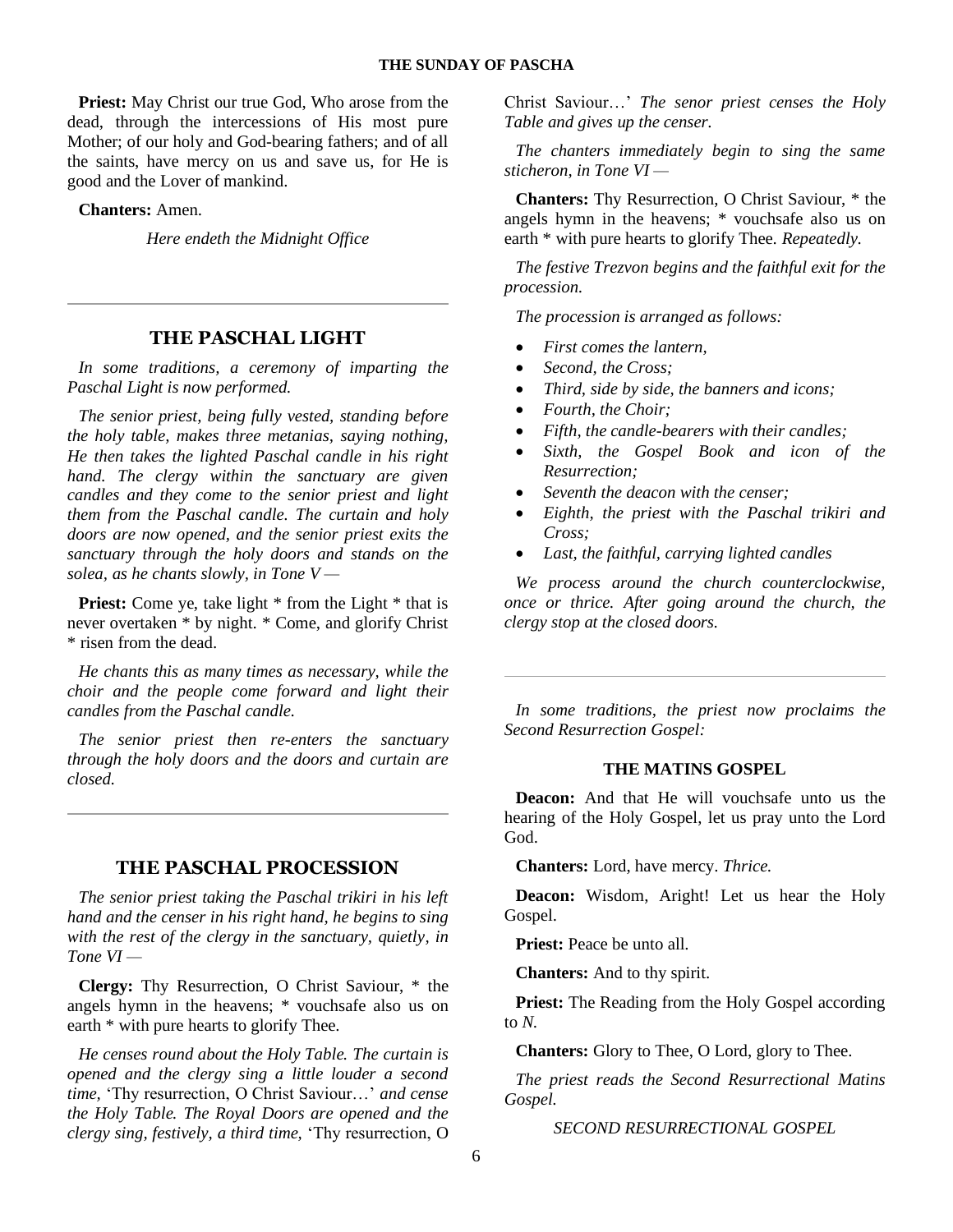## **Holy Gospel according to St Mark,**

**§ 70** *[16:1-8]*

At that time, when the Sabbath was past, Mary Magdalene and Mary the mother of James, and Salome bought sweet spices, that they might come and anoint Him. And very early in the morning on the first day of the week, they came unto the sepulchre at the rising of the sun. And they said among themselves, 'Who shall roll us away the stone from the door of the sepulchre?' And when they looked, they saw that the stone was rolled away, for it was very large. And entering into the sepulchre, they saw a young man sitting on the right side, clothed in a long white garment; and they were frightened. And he said unto them, 'Be not afraid. Ye seek Jesus of Nazareth, who was crucified. He is risen! He is not here. Behold the place where they laid Him. But go your way. Tell His disciples and Peter that He goeth before you into Galilee. There shall ye see Him, as He said unto you.<sup>5</sup><sup>[1]</sup> And they went out quickly and fled from the sepulchre, for they trembled and were amazed; neither said they any thing to any man, for they were afraid.

**Chanters:** Glory to Thee, O Lord, glory to Thee.

## **PASCHAL MATINS**

**Senior Clergyman:** Glory to the holy, and consubstantial, and life-creating, and indivisible Trinity, always, now and ever, and unto the ages of ages.

**Chanters:** Amen.

#### **The Paschal Verses**

**Clergy:** Christ is risen from the dead, \* trampling down death by death, \* and on those in the tombs bestowing life. *Thrice.*

**Chanters:** Christ is risen from the dead, \* trampling down death by death, \* and on those in the tombs bestowing life. *Thrice.*

*And the celebrant saith the following stichoi and the Choir singeth the Paschal Troparion once after each Stichos.*

**Priest:** Let God arise and let His enemies be scattered, and let them that hate Him flee from before His face. *(Psalm 67:1)*

**Chanters:** Christ is risen from the dead, \* trampling down death by death, \* and on those in the tombs bestowing life. *Once.*

**Priest:** As smoke vanisheth, so let them vanish, as wax melteth before the fire. *(Psalm 67:2)*

**Chanters:** Christ is risen from the dead, \* trampling down death by death, \* and on those in the tombs bestowing life. *Once.*

**Priest:** So let sinners perish at the presence of God, and let the righteous be glad. *(Psalm 67:2)*

**Chanters:** Christ is risen from the dead, \* trampling down death by death, \* and on those in the tombs bestowing life. *Once.*

**Priest:** This is the day which the Lord hath made; let us rejoice and be glad therein. *(Psalm 117:24)*

**Chanters:** Christ is risen from the dead, \* trampling down death by death, \* and on those in the tombs bestowing life. *Once.*

**Priest:** Glory to the Father and to the Son and to the Holy Spirit.

**Chanters:** Christ is risen from the dead, \* trampling down death by death, \* and on those in the tombs bestowing life. *Once.*

Priest: Both now and ever and unto ages of ages. Amen.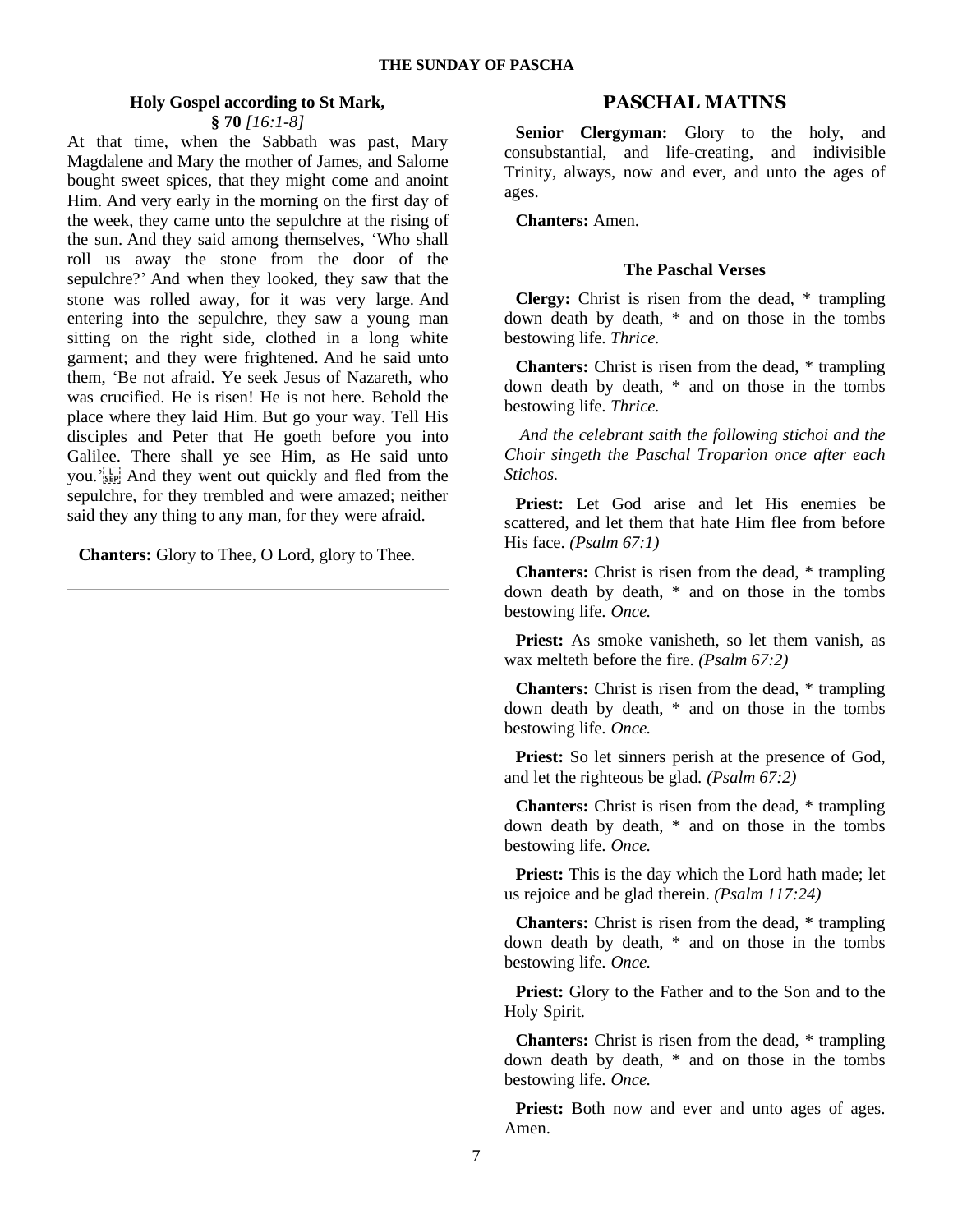**Chanters:** Christ is risen from the dead, \* trampling down death by death, \* and on those in the tombs bestowing life. *Once.*

**Clergy:** Christ is risen from the dead, \* trampling down death by death:

**Chanters:** And on those in the tombs bestowing life.

*In some traditions, it is customary that, before entering the church, the senior priest, holding the Paschal candle in his left hand, knocks three times on the closed doors of the church with the hand cross held in his right hand, saying in a loud voice these verses from Psalm 23:*

**Priest:** Lift up your gates, O ye princes; and be ye lifted up, ye everlasting gates, and the King of Glory shall enter in.

*A person who has remained inside the darkened church responds to the priest:*

**Response:** Who is this King of Glory?

**Priest:** The Lord strong and mighty, the Lord, mighty in war.

*Knocking again the priest says:*

Priest: Lift up your gates, O ye princes; and be ye lifted up, ye everlasting gates, and the King of Glory shall enter in.

**Response:** Who is this King of Glory?

**Priest:** The Lord strong and mighty, the Lord, mighty in war.

*Knocking again the priest says:*

**Priest:** Lift up your gates, O ye princes; and be ye lifted up, ye everlasting gates, and the King of Glory shall enter in.

**Response:** Who is this King of Glory?

*Opening wide the doors of the church, the priest says:*

**Priest:** The Lord of hosts, He is the King of Glory.

*And all enter the church. The Priest standeth (clergy stand) before the icon of the Resurrection in the center of the church. And the Great Litany is said.*

## **THE GREAT ECTENIA**

**Deacon:** In peace let us pray to the Lord.

**Chanters:** Lord, have mercy.

**Deacon:** For the peace from above, and the salvation of our souls, let us pray to the Lord.

**Chanters:** Lord, have mercy.

**Deacon:** For the peace of the whole world, the good estate of the holy churches of God, and the union of all, let us pray to the Lord.

**Chanters:** Lord, have mercy.

**Deacon:** For this holy temple, and for them that with faith, reverence, and the fear of God enter herein, let us pray to the Lord.

**Chanters:** Lord, have mercy.

**Deacon:** For great lord and father, His Holiness Patriarch *N.*; for our lord the Very Most Reverend Metropolitan *N.*, First Hierarch of the Russian Church Abroad; for our lord the Most Reverend Archbishop *(or* Bishop) *N*. for the venerable priesthood, the deaconate in Christ, for all the clergy and people, let us pray to the Lord.

**Chanters:** Lord, have mercy.

**Deacon:** For this land, its authorities and armed forces, let us pray to the Lord.

**Chanters:** Lord, have mercy.

**Deacon:** For the God-preserved Russian Land and its Orthodox people both in the homeland and in the diaspora, and for their salvation, let us pray to the Lord.

**Chanters:** Lord, have mercy.

**Deacon:** That He may deliver His people from enemies both visible and invisible, and confirm in us oneness of mind, brotherly love and piety, let us pray to the Lord.

**Chanters:** Lord, have mercy.

**Deacon:** For this city (*or* this town, *or* this holy monastery), every city and country, and the faithful that dwell therein, let us pray to the Lord.

**Chanters:** Lord, have mercy.

**Deacon:** For seasonable weather, abundance of the fruits of the earth, and peaceful times, let us pray to the Lord.

**Chanters:** Lord, have mercy.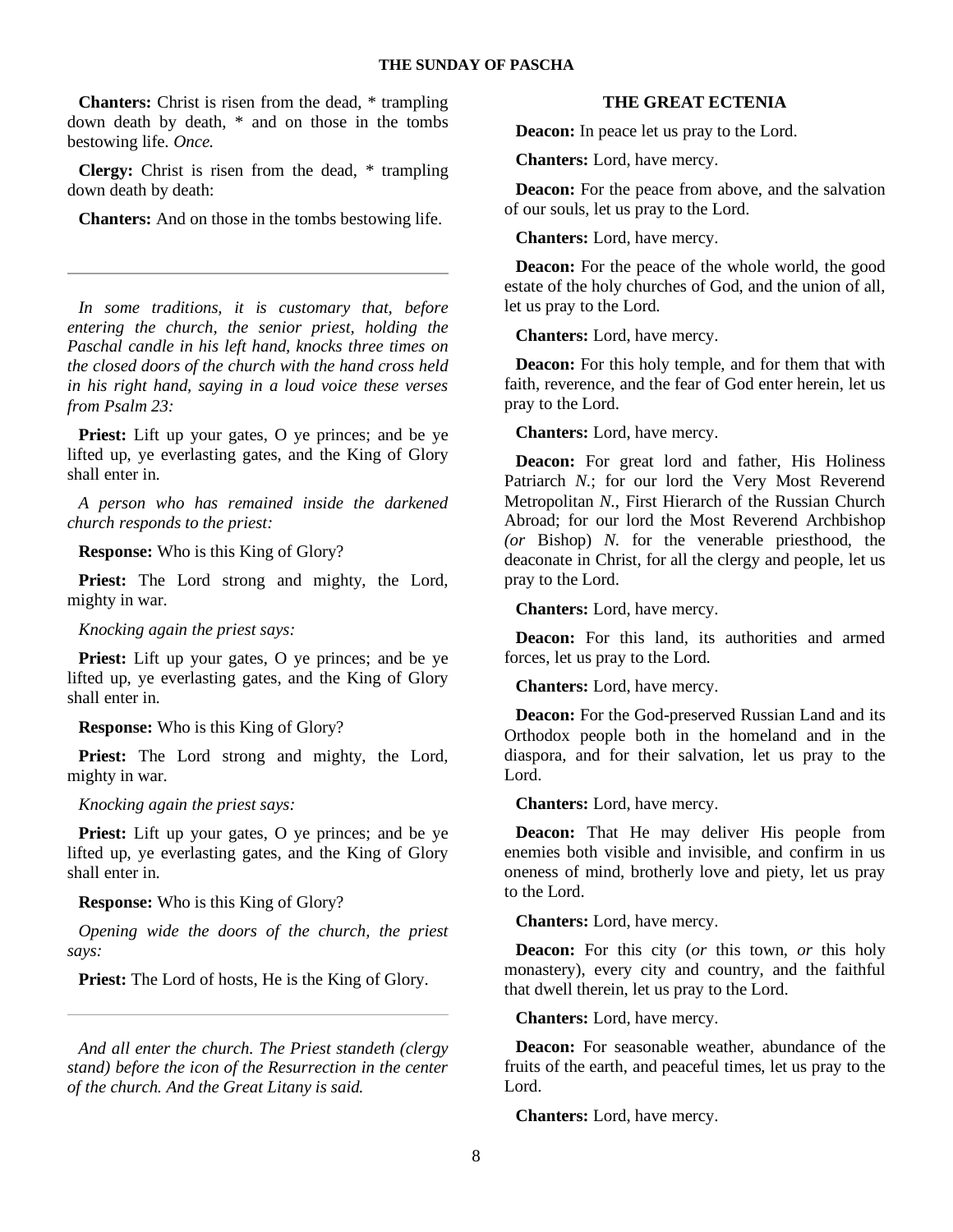**Deacon:** For travellers by sea, land and air, for the sick, the suffering, the imprisoned, and for their salvation, let us pray to the Lord.

**Chanters:** Lord, have mercy.

**Deacon:** That we may be delivered from all tribulation, wrath, and necessity, let us pray to the Lord.

**Chanters:** Lord, have mercy.

**Deacon:** Help us, save us, have mercy on us, and keep us, O God, by Thy grace.

**Chanters:** Lord, have mercy.

**Deacon:** Calling to remembrance our most holy, most pure, most blessed, glorious Lady Theotokos and Ever-Virgin Mary with all the saints, let us commit ourselves and one another and all our life unto Christ our God.

**Chanters:** To Thee, O Lord.

Priest: For unto Thee is due all glory, honour and worship; to the Father, and to the Son, and to the Holy Spirit, now and ever, and unto the ages of ages.

### **Chanters:** Amen.

*Canon: of Pascha, the composition of St John of Damascus, with 12 troparia, the irmos being chanted four times in Tone I.* 

*And the senior priest beginneth the canon. Irmos:*' It is the Day of Resurrection…' *At each Ode of the Canon, the irmos is sung four times, and then the troparia are repeated four times so as to make up the number twelve. Before the troparia, we say,* 'Christ is risen from the dead.' *The irmos is sung at the end of each Ode as katavasia, after which we sing:* 'Christ is risen from the dead, \* trampling down death by death, \* and on those in the tombs \* bestowing life.' *Thrice.*

## **THE CANON**

## **Ode I**

## *Canon of the Pascha, in Tone I*

*Irmos:* It is the Day of Resurrection, let us be radiant, O ye people; Pascha, the Lord's Pascha: for from death to life, and from earth to heaven, Christ God hath brought us, as we sing the hymn of victory.

*Refrain:* Christ is risen from the dead.

Let us purify our senses, and we shall behold Christ, radiant with the unapproachable light of the Resurrection, and we shall clearly hear Him say,

Rejoice! as we sing the hymn of victory.

*Refrain:* Christ is risen from the dead.

Let the heavens be glad as is meet, and let the earth rejoice, and let the whole world, both visible and invisible, keep festival: for Christ is risen, O gladness eternal.

*Katavasia*: It is the Day of Resurrection, let us be radiant, O ye people; Pascha, the Lord's Pascha: for from death to life, and from earth to heaven, Christ God hath brought us, as we sing the hymn of victory.

Christ is risen from the dead, \* trampling down death by death, \* and on those in the tombs \* bestowing life. *Thrice.* 

#### **The Small Ectenia**

**Deacon:** Again and again, in peace let us pray to the Lord.

**Chanters:** Lord, have mercy.

**Deacon:** Help us, save us, have mercy on us, and keep us, O God, by Thy grace.

**Chanters:** Lord, have mercy.

**Deacon:** Calling to remembrance our most holy, most pure, most blessed, glorious Lady Theotokos and Ever-Virgin Mary with all the saints, let us commit ourselves and one another and all our life unto Christ our God.

**Chanters:** To Thee O Lord.

**Priest:** For Thine is the dominion, and Thine is the kingdom, and the power, and the glory: of the Father, and of the Son, and of the Holy Spirit, now and ever, and unto the ages of ages.

**Chanters:** Amen.

#### **Ode III**

*Canon of the Pascha, in Tone I*

*Irmos:* Come, let us drink a new drink, not one miraculously brought forth from a barren rock but the Fountain of Incorruption, springing forth from the tomb of Christ, in Whom we are strengthened.

*Refrain:* Christ is risen from the dead.

Now all things are filled with light; heaven and earth, and the nethermost parts of the earth; let all creation, therefore, celebrate the arising of Christ whereby it is strengthened.

*Refrain:* Christ is risen from the dead.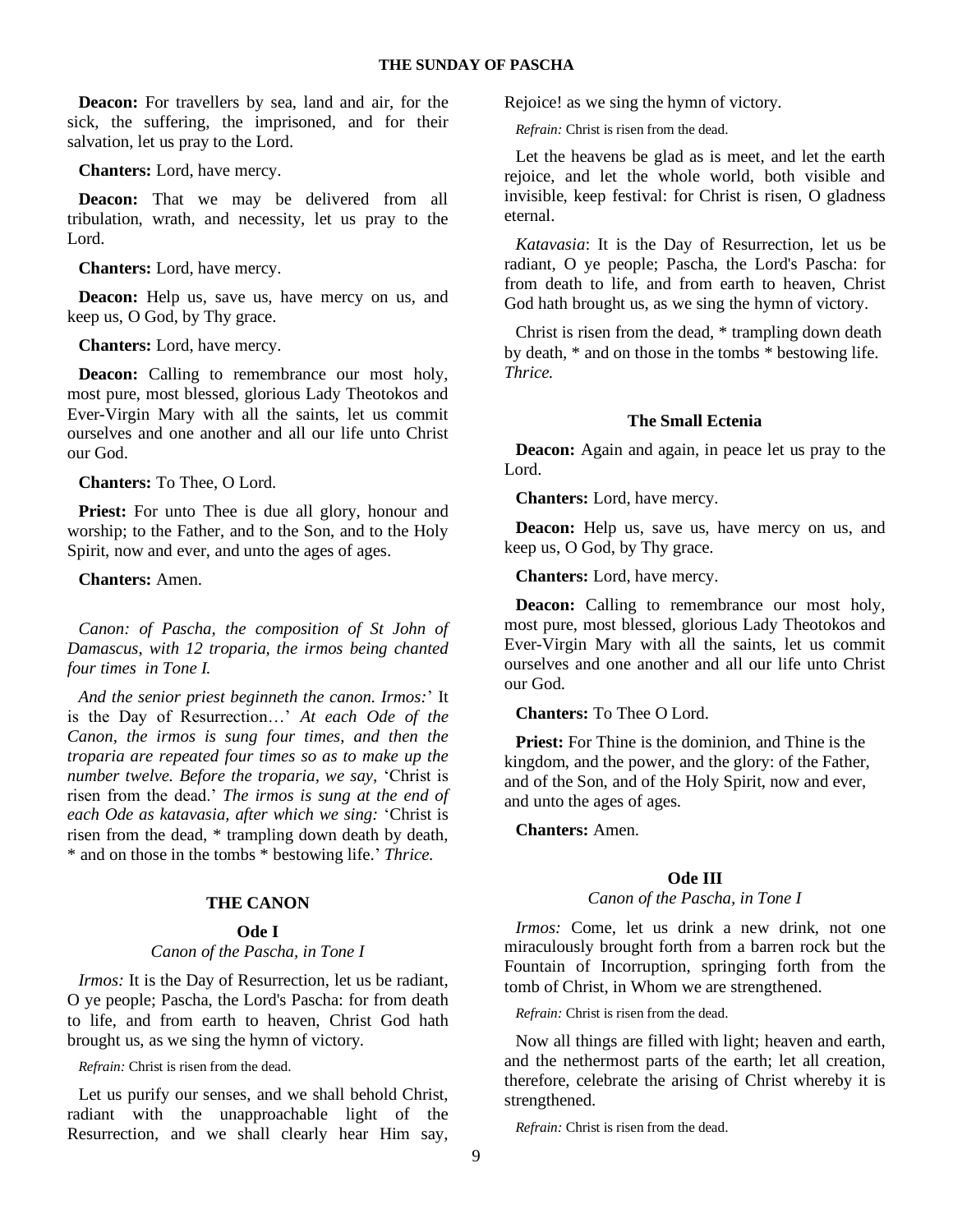Yesterday I was buried with Thee, O Christ; today I rise with Thine arising. Yesterday I was crucified with Thee; do Thou Thyself glorify me with Thee, O Saviour, in Thy kingdom.

*Katavasia:* Come, let us drink a new drink, not one miraculously brought forth from a barren rock but the Fountain of Incorruption, springing forth from the tomb of Christ, in Whom we are strengthened.

Christ is risen from the dead, \* trampling down death by death, \* and on those in the tombs \* bestowing life. *Thrice.* 

### **The Small Ectenia**

**Deacon:** Again and again, in peace let us pray to the Lord.

**Chanters:** Lord, have mercy.

**Deacon:** Help us, save us, have mercy on us, and keep us, O God, by Thy grace.

**Chanters:** Lord, have mercy.

**Deacon:** Calling to remembrance our most holy, most pure, most blessed, glorious Lady Theotokos and Ever-Virgin Mary with all the saints, let us commit ourselves and one another and all our life unto Christ our God.

**Chanters:** To Thee O Lord.

**Priest:** For Thou art our God, and unto Thee do we send up glory: to the Father, and to the Son, and to the Holy Spirit, now and ever, and unto the ages of ages.

**Chanters:** Amen.

## **Hypakoë**

*Hypakoë of Pascha, in Tone VIII —*

Forestalling the dawn, the women came with Mary, \* and found the stone rolled away from the sepulchre, and heard from the angel: \* Why seek ye among the dead, as though He were mortal, Him Who liveth in everlasting light? \* Behold the grave-clothes. Go quickly and proclaim to the world that the Lord is risen and hath slain death. \* For He is the Son of God Who saveth mankind.

### **Ode IV**

## *Canon of the Pascha, in Tone I*

*Irmos:* On divine watch let the God-inspired

Abbachum<sup>1</sup> stand with us, and show forth the lightbearing angel clearly saying: Today salvation is come to the world, for Christ is risen as Almighty.

*Refrain:* Christ is risen from the dead.

As a man-child did Christ appear when He came forth from the Virgin's womb, and as a mortal was He called the Lamb. Without blemish also, for He tasted no defilement, is our Pascha; and as true God, perfect was He proclaimed.

*Refrain:* Christ is risen from the dead.

Like unto a yearling lamb, Christ, our blessed Crown, of His own will was sacrificed for all, a Pascha of purification; and from the tomb the beautiful Sun of Righteousness shone forth again upon us.

*Refrain:* Christ is risen from the dead.

David, the ancestor of God, danced with leaping before the symbolical Ark; let us also, the holy people of God, beholding the fulfillment of the symbols, be divinely glad; for Christ is risen as Almighty.

*Katavasia:* On divine watch let the God-inspired Abbachum<sup>2</sup> stand with us, and show forth the lightbearing angel clearly saying: Today salvation is come to the world, for Christ is risen as Almighty.

Christ is risen from the dead, \* trampling down death by death, \* and on those in the tombs \* bestowing life. *Thrice.* 

#### **The Small Ectenia**

**Deacon:** Again and again, in peace let us pray to the Lord.

**Chanters:** Lord, have mercy.

**Deacon:** Help us, save us, have mercy on us, and keep us, O God, by Thy grace.

**Chanters:** Lord, have mercy.

**Deacon:** Calling to remembrance our most holy, most pure, most blessed, glorious Lady Theotokos and Ever-Virgin Mary with all the saints, let us commit ourselves and one another and all our life unto Christ our God.

### **Chanters:** To Thee O Lord.

**Priest:** For Thou art a good God, and the Lover of mankind, and unto Thee do we send up glory: to the

<sup>1</sup> *Or* Habbakuk

<sup>2</sup> *Or* Habbakuk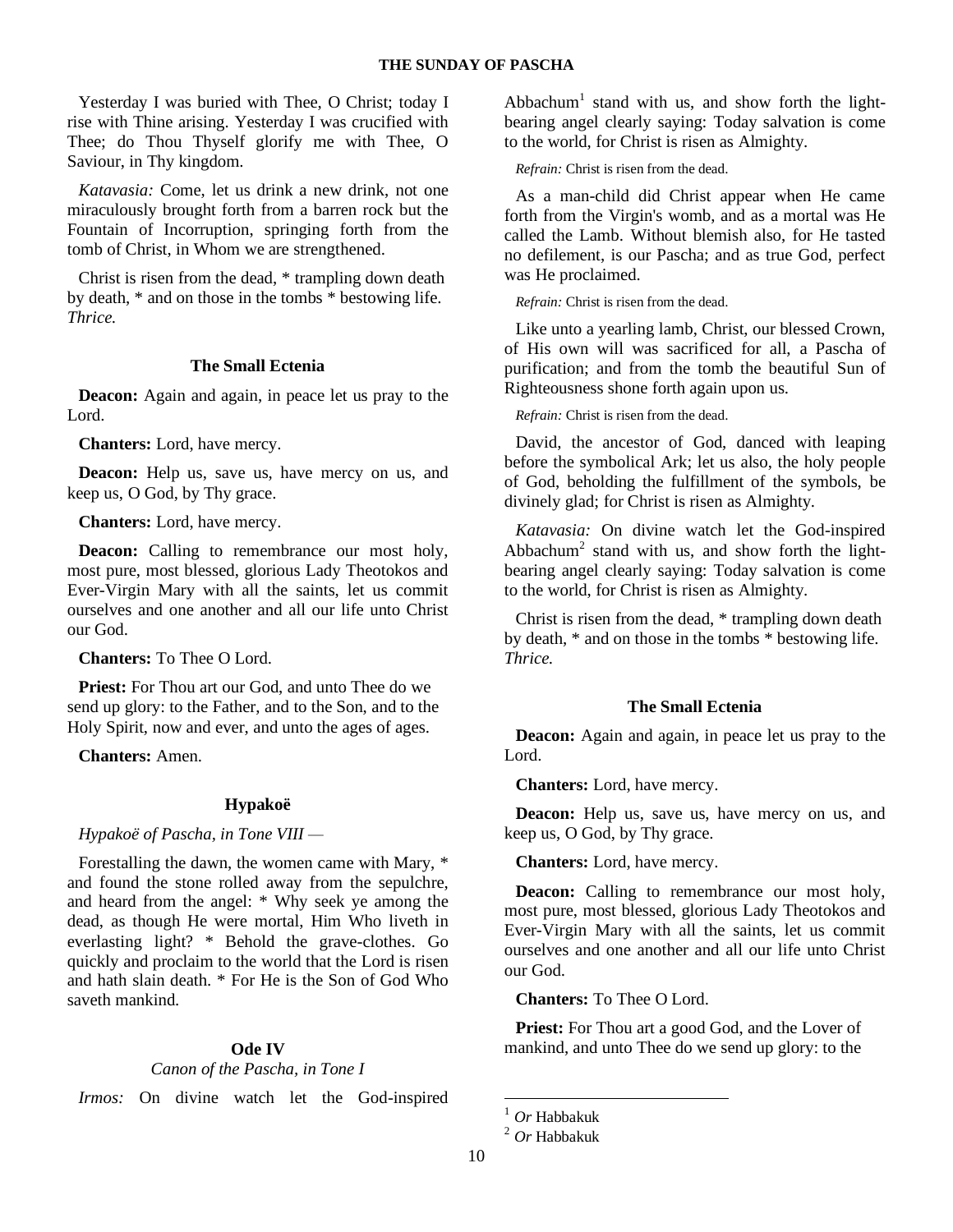Father, and to the Son, and to the Holy Spirit, now and ever, and unto the ages of ages.

**Chanters:** Amen.

## **Ode V**

## *Canon of the Pascha, in Tone I*

*Irmos:* Let us awake in the deep dawn, and instead of myrrh offer a hymn to the Master, and we shall see Christ, the Sun of Righteousness, Who causeth life to dawn for all.

*Refrain:* Christ is risen from the dead.

Seeing Thy boundless compassion, they who were held in the bonds of hades hastened to the light, O Christ, with gladsome feet, praising the Pascha eternal.

*Refrain:* Christ is risen from the dead.

Bearing lights, let us approach Christ, Who cometh forth from the tomb like a bridegroom, and with the feast-loving ranks of angels, let us celebrate the saving Pascha of God.

*Katavasia:* Let us awake in the deep dawn, and instead of myrrh offer a hymn to the Master, and we shall see Christ, the Sun of Righteousness, Who causeth life to dawn for all.

Christ is risen from the dead, \* trampling down death by death, \* and on those in the tombs \* bestowing life. *Thrice.* 

## **The Small Ectenia**

**Deacon:** Again and again, in peace let us pray to the Lord.

**Chanters:** Lord, have mercy.

**Deacon:** Help us, save us, have mercy on us, and keep us, O God, by Thy grace.

**Chanters:** Lord, have mercy.

**Deacon:** Calling to remembrance our most holy, most pure, most blessed, glorious Lady Theotokos and Ever-Virgin Mary with all the saints, let us commit ourselves and one another and all our life unto Christ our God.

**Chanters:** To Thee O Lord.

Priest: For sanctified and glorified is Thy most honorable and majestic name: of the Father, and of the Son, and of the Holy Spirit, now and ever, and unto the ages of ages.

**Chanters:** Amen.

#### **Ode VI**

*Canon of the Pascha, in Tone I*

*Irmos:* Thou didst descend into the nethermost parts of the earth, and didst shatter the eternal bars that held the fettered, O Christ, and on the third day, like Jonah from the whale, Thou didst arise from the tomb.

*Refrain:* Christ is risen from the dead.

Having kept the seals intact, O Christ, Thou didst rise from the tomb, O Thou Who didst not break the seal of the Virgin by Thy birth, and Thou hast opened for us the doors of Paradise.

*Refrain:* Christ is risen from the dead.

O my Saviour, the living and unslain Sacrifice, when, as God, Thou, of Thine Own will, hadst offered up Thyself unto the Father, Thou didst raise up with Thyself the whole race of Adam, when Thou didst rise from the tomb.

*Katavasia:* Thou didst descend into the nethermost parts of the earth, and didst shatter the eternal bars that held the fettered, O Christ, and on the third day, like Jonah from the whale, Thou didst arise from the tomb.

Christ is risen from the dead, \* trampling down death by death, \* and on those in the tombs \* bestowing life. *Thrice.* 

## **The Small Ectenia**

**Deacon:** Again and again, in peace let us pray to the Lord.

**Chanters:** Lord, have mercy.

**Deacon:** Help us, save us, have mercy on us, and keep us, O God, by Thy grace.

**Chanters:** Lord, have mercy.

**Deacon:** Calling to remembrance our most holy, most pure, most blessed, glorious Lady Theotokos and Ever-Virgin Mary with all the saints, let us commit ourselves and one another and all our life unto Christ our God.

#### **Chanters:** To Thee O Lord.

**Priest:** For Thou art the King of peace, and the Saviour of our souls, and unto Thee do we send up glory: to the Father, and to the Son, and to the Holy Spirit, now and ever, and unto the ages of ages.

**Chanters:** Amen.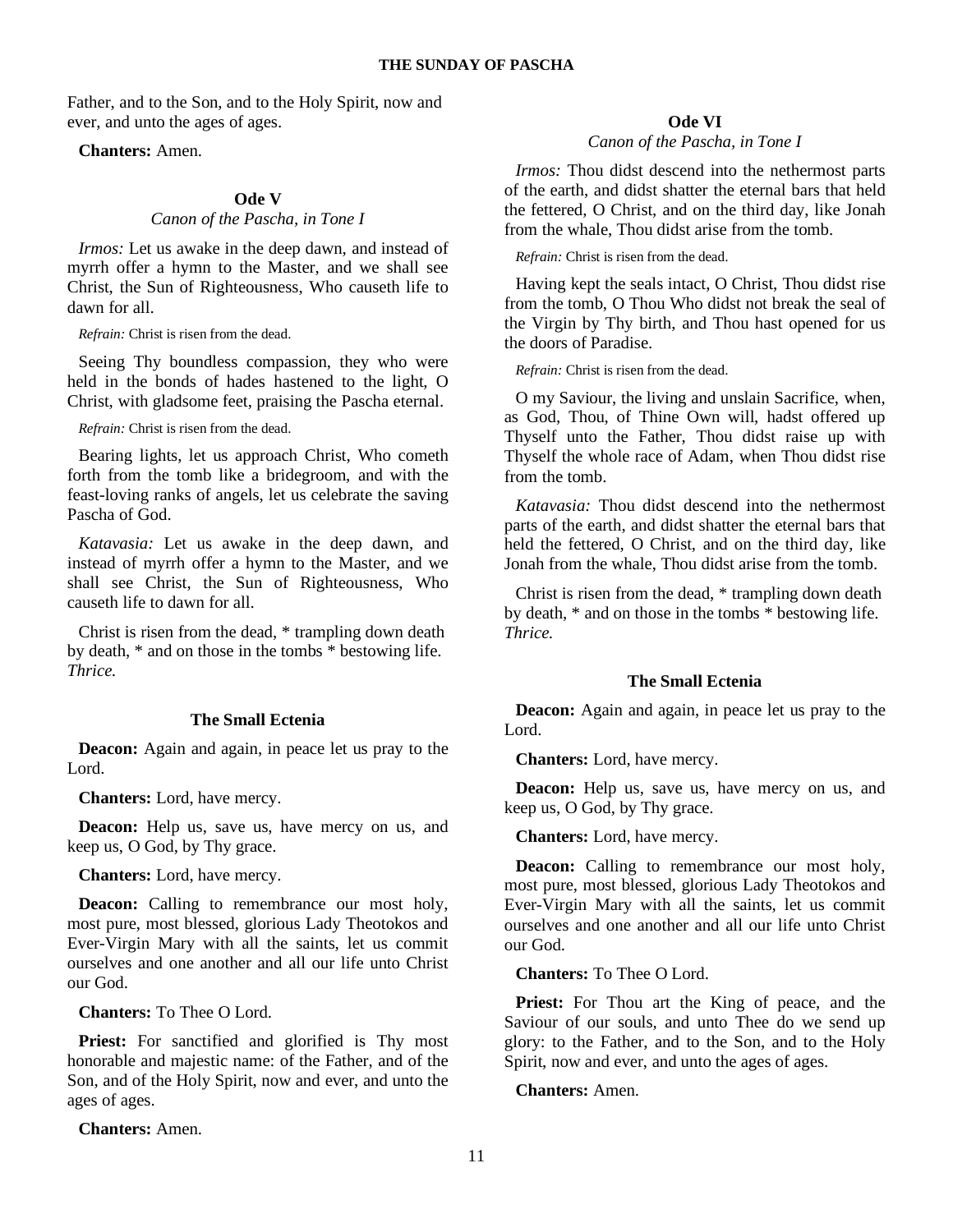#### **Kontakion**

#### *Kontakion of Pascha, in Tone VIII —*

**Chanters:** Though Thou didst descend into the grave, O Immortal One, \* yet didst Thou destroy the power of hades. \* And didst arise as victor, O Christ God,  $*$  calling to the myrrh-bearing women: Rejoice!  $*$ and giving peace unto Thine apostles: \* Thou Who dost grant resurrection to the fallen.

*Ikos:* The myrrh-bearing maidens forestalled the dawn, seeking, as it were day, the Sun that was before the sun and Who had once set in the tomb, and they cried out one to another: O friends! come, let us anoint with spices the life-bringing and buried Body, the Flesh that raised up fallen Adam, that now lieth in the tomb. Let us go, let us hasten, like the Magi, and let us worship and offer myrrh as a gift to Him Who is wrapped now not in swaddling clothes but in a shroud. And let us weep and cry aloud: O Master, arise, Thou Who dost grant resurrection to the fallen.

#### **Having Beheld the Resurrection of Christ**

**Chanters:** Having beheld the Resurrection of Christ, \* let us worship the holy Lord Jesus, \* the only sinless One. \* We worship Thy Cross, O Christ, \* and Thy holy Resurrection we hymn and glorify. \* For Thou art our God, \* and we know none other beside Thee; \* we call upon Thy name. \* O come, all ye faithful, \* let us worship Christ's holy Resurrection, \* for, behold, through the Cross joy hath come to all the world. \* Ever blessing the Lord, \* we hymn His Resurrection; \* for, having endured crucifixion, \* He hath destroyed death by death. *Thrice.* 

#### **Jesus Having Risen from the Grave**

**Chanters:** Jesus having risen from the grave \* as He foretold, \* hath given us life eternal, \* and great mercy. *Thrice.* 

### **Ode VII**

#### *Canon of the Pascha, in Tone I*

*Irmos:* He Who delivered the Children from the furnace, became man, suffereth as a mortal, and through His Passion doth clothe mortality with the beauty of incorruption, He is the only blessed and most glorious God of our fathers.

#### *Refrain:* Christ is risen from the dead.

The godly-wise women with myrrh followed after Thee in haste; but Him Whom they sought with tears as dead, they worshipped joyfully as the living God, and they brought unto Thy disciples, O Christ, the good tidings of the mystical Pascha.

*Refrain:* Christ is risen from the dead.

We celebrate the death of death, the destruction of hades, the beginning of another life eternal, and leaping for joy, we hymn the Cause, the only blessed and most glorious God of our fathers.

### *Refrain:* Christ is risen from the dead.

For truly sacred and all-festive is this saving night, and this shining, light-bearing day, the harbinger of the Resurrection, whereon the Timeless Light bodily from the tomb upon all hath shined.

*Katavasia:* He Who delivered the Children from the furnace, became man, suffereth as a mortal, and through His Passion doth clothe mortality with the beauty of incorruption, He is the only blessed and most glorious God of our fathers.

Christ is risen from the dead, \* trampling down death by death, \* and on those in the tombs \* bestowing life. *Thrice.* 

#### **The Small Ectenia**

**Deacon:** Again and again, in peace let us pray to the Lord.

**Chanters:** Lord, have mercy.

**Deacon:** Help us, save us, have mercy on us, and keep us, O God, by Thy grace.

**Chanters:** Lord, have mercy.

**Deacon:** Calling to remembrance our most holy, most pure, most blessed, glorious Lady Theotokos and Ever-Virgin Mary with all the saints, let us commit ourselves and one another and all our life unto Christ our God.

**Chanters:** To Thee O Lord.

**Priest:** Blessed and most glorified be the dominion of Thy kingdom: of the Father, and of the Son, and of the Holy Spirit, now and ever, and unto the ages of ages.

**Chanters:** Amen.

### **Ode VIII**

#### *Canon of the Pascha, in Tone I*

*Irmos:* This is the chosen and holy day, the one king and lord of the sabbaths, the feast of feasts, and the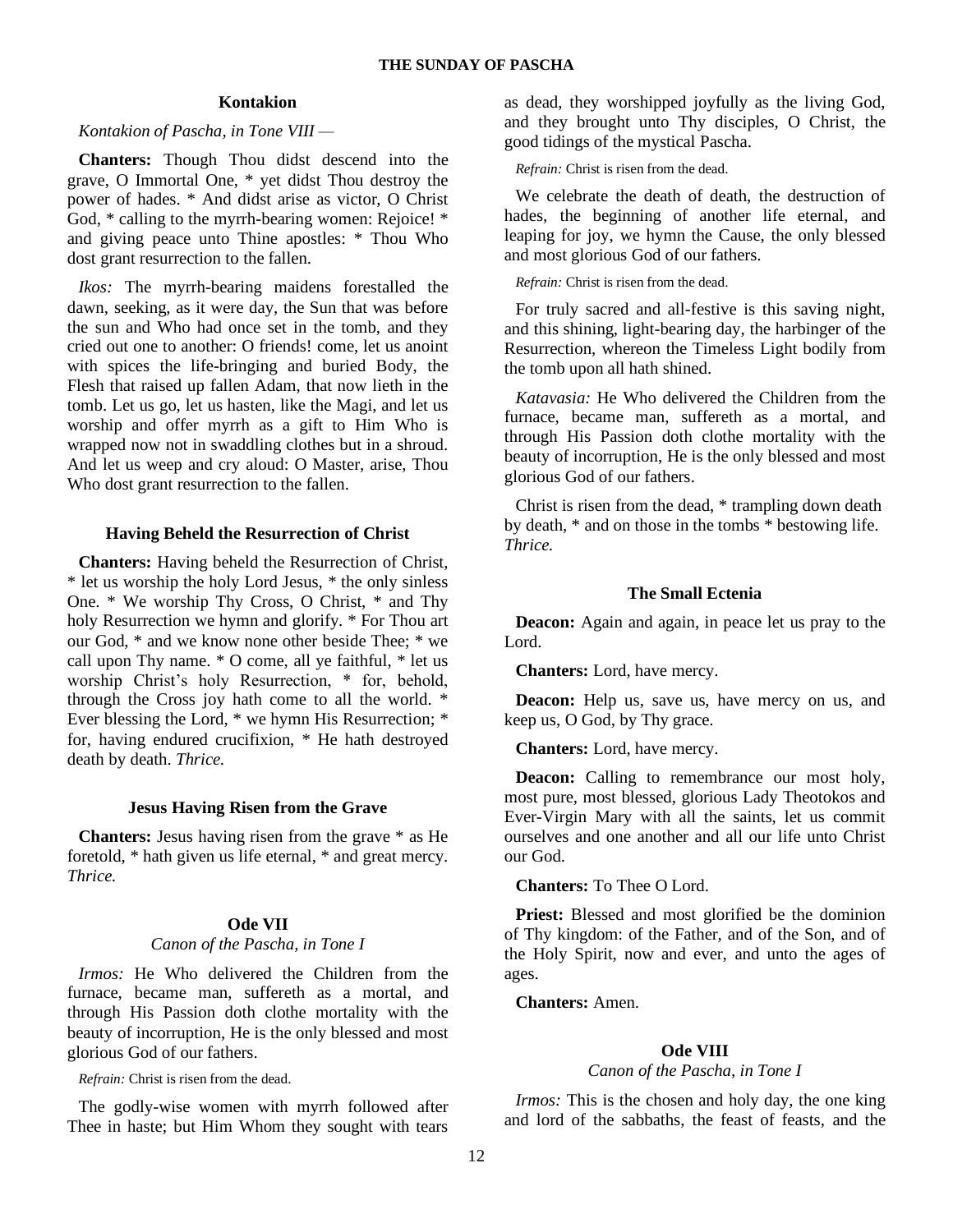triumph of triumphs, on which we bless Christ unto the ages.

*Refrain:* Christ is risen from the dead.

Come, on this auspicious day of the Resurrection, let us partake of the fruit of the new vine of divine gladness of the kingdom of Christ, praising Him as God unto the ages.

*Refrain:* Christ is risen from the dead.

Lift up thine eyes about thee, O Sion, and see, for behold, there cometh unto thee like God-illumined beacons, from the west, and from the north, and from the sea, and from the east, thy children, in thee blessing Christ unto the ages.

*Refrain:* Most Holy Trinity, our God, glory to Thee.

*Triadicon:* O Father Almighty, and Word, and Spirit, one Nature united in three Persons, transcendent and most divine! Into Thee have we been baptised, and Thee will we bless unto all ages.

*Katavasia:* This is the chosen and holy day, the one king and lord of the sabbaths, the feast of feasts, and the triumph of triumphs, on which we bless Christ unto the ages.

Christ is risen from the dead, \* trampling down death by death, \* and on those in the tombs \* bestowing life. *Thrice.* 

## **The Small Ectenia**

**Deacon:** Again and again, in peace let us pray to the Lord.

**Chanters:** Lord, have mercy.

**Deacon:** Help us, save us, have mercy on us, and keep us, O God, by Thy grace.

**Chanters:** Lord, have mercy.

**Deacon:** Calling to remembrance our most holy, most pure, most blessed, glorious Lady Theotokos and Ever-Virgin Mary with all the saints, let us commit ourselves and one another and all our life unto Christ our God.

**Chanters:** To Thee O Lord.

**Priest:** For blessed is Thy name, and glorified is Thy kingdom: of the Father, and of the Son, and of the Holy Spirit, now and ever, and unto the ages of ages.

**Chanters:** Amen.

## *Canon of the Pascha, in Tone I*

**Deacon:** Magnify, O my soul, Christ the Giver of life, Who rose from the grave on the third day.

*Irmos:* Shine, shine, O new Jerusalem, for the glory of the Lord is risen upon thee; dance now and be glad, O Sion, and do thou exult, O pure Theotokos, in the arising of Him Whom thou didst bear.

*Refrain:* Magnify, O my soul, Him Who willingly suffered, and was buried, and rose from the grave on the third day.

Shine, shine, O new Jerusalem...

*Refrain:* Christ is the new Pascha, the living Sacrifice, the Lamb of God that taketh away the sin of the world.

Shine, shine, O new Jerusalem...

*Refrain:* The angel cried unto her that is full of grace: O pure Virgin, rejoice! and again I say, Rejoice! for thy Son is risen from the grave on the third day, and hath raised the dead, O ye people, be joyful!

Shine, shine, O new Jerusalem...

*Refrain:* Having slept, Thou didst awake the dead of the ages, roaring royally as the Lion of Judah.

O how divine, how loving, how sweet is Thy voice! For Thou hast truly promised to be with us unto the end of the age, O Christ; having this foundation of hope, we faithful rejoice.

*Refrain:* Mary Magdalene ran to the sepulchre, and having seen Christ, she questioned Him as though were the gardener.

O how divine, how loving...

*Refrain:* The shining angel to the women cried: Cease from tears, for Christ is risen.

O how divine, how loving...

*Refrain:* Christ is risen, trampling down death, and raising the dead, O ye people, be joyful.

O how divine, how loving...

*Refrain:* Today all creation is glad and rejoiceth, for Christ is risen, and hades is led in captivity.

O great and most sacred Pascha, Christ! O Wisdom and Word of God and Power! Grant us more perfectly to partake of Thee, in the unwaning day of Thy kingdom.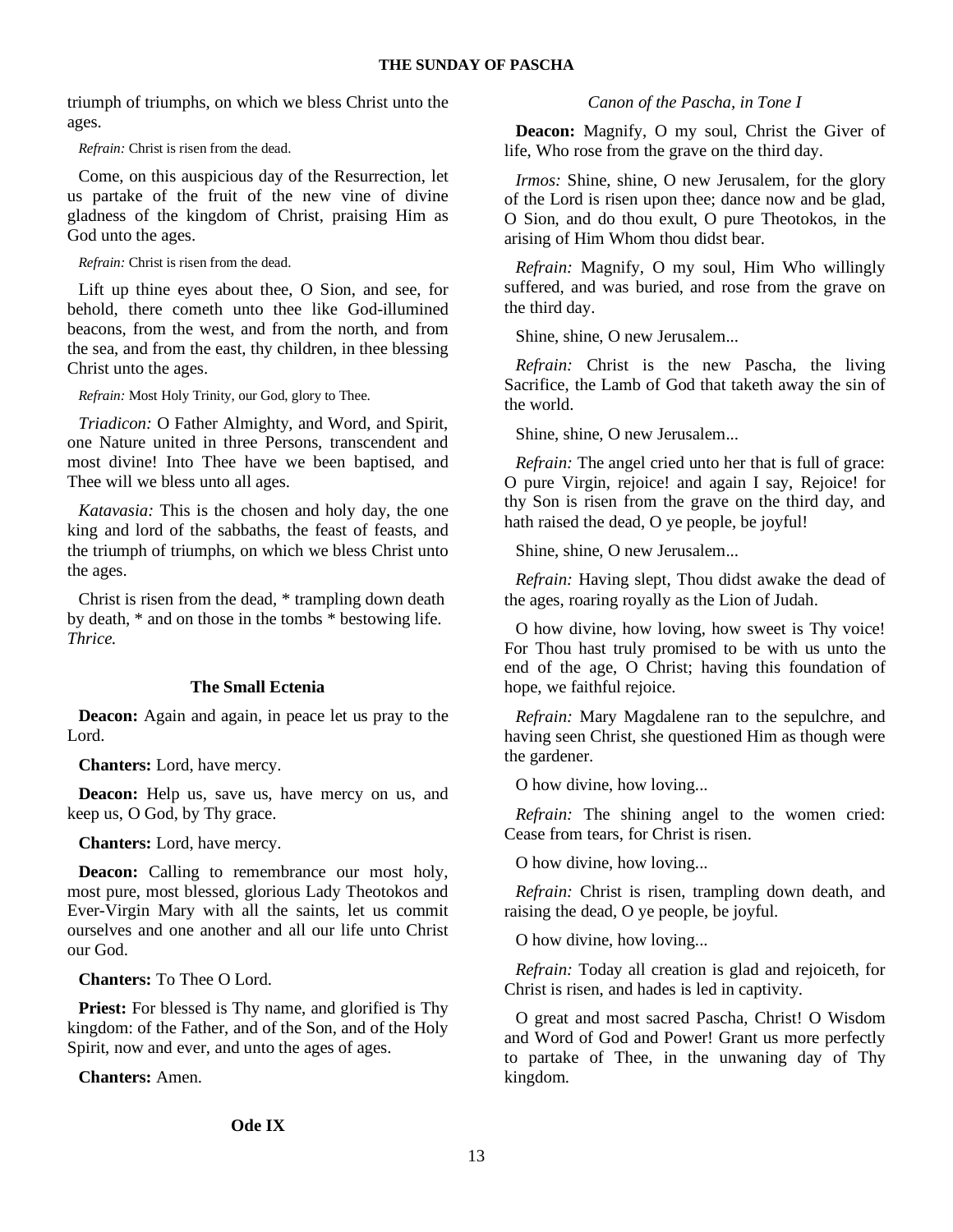*Refrain:* Today the Master hath led hades captive, and raised the fettered, whom from ages it had held in bitter bondage.

O great and most sacred Pascha...

*Refrain:* Magnify, O my soul, the dominion of the Tri-hypostatic and Indivisible Godhead.

O great and most sacred Pascha...

*Refrain:* Rejoice, O Virgin, rejoice; rejoice, O blessed one; rejoice, O most glorified one: for thy Son is risen on the third day from the grave.

O great and most sacred Pascha...

*On Pascha only, repeat at the point:* 

*Refrain:* Magnify, O my soul, Christ the Giver of life, Who rose from the grave on the third day.

*Katavasia:* Shine, shine, O new Jerusalem, for the glory of the Lord is risen upon thee; dance now and be glad, O Sion, and do thou exult, O pure Theotokos, in the arising of Him Whom thou didst bear.

Christ is risen from the dead, \* trampling down death by death, \* and on those in the tombs \* bestowing life. *Thrice.* 

#### **The Small Ectenia**

**Deacon:** Again and again, in peace let us pray to the Lord.

**Chanters:** Lord, have mercy.

**Deacon:** Help us, save us, have mercy on us, and keep us, O God, by Thy grace.

**Chanters:** Lord, have mercy.

**Deacon:** Calling to remembrance our most holy, most pure, most blessed, glorious Lady Theotokos and Ever-Virgin Mary with all the saints, let us commit ourselves and one another and all our life unto Christ our God.

**Chanters:** To Thee O Lord.

**Priest:** For all the hosts of heaven praise Thee, and unto Thee do we send up glory: to the Father, and to the Son, and to the Holy Spirit, now and ever, and unto the ages of ages.

**Chanters:** Amen.

## **EXAPOSTILARION**

*Exapostilarion of Pascha, in Tone III* —

Having fallen asleep in the flesh, \* as a mortal, \* O King and Lord, \* on the third day Thou didst rise again, \* raising up Adam from corruption, \* and abolishing death: \* O Pascha of incorruption, \* salvation of the world! *Thrice.* 

## **THE LAUDS (THE PRAISES)**

**Chanters:** Let every breath praise the Lord. \* Praise the Lord from the heavens, \* praise Him in the highest. \* To Thee is due praise, O God.

Praise Him, all ye His angels; \* praise Him, all ye His hosts. \* To Thee is due praise, O God.

## **Stichera at the Praises**

*4 stichera for the resurrection, in Tone I, from the Octoechos; and the Paschal Stichera, in Tone V, with their stichoi.* 

*The Resurrection Stichera, in Tone I —*

*Stichos:* Praise Him for His mighty acts, \* praise Him according to the multitude of His greatness.

We hymn, O Christ, Thy saving Passion, and glorify Thy Resurrection.

*Stichos:* Praise Him with the sound of trumpet,  $*$ praise Him with the psaltery and harp.

O Thou Who didst endure the Cross, and didst abolish death, and didst rise again from the dead: Make our life peaceful, O Lord, for Thou alone art almighty.

*Stichos:* Praise Him with timbrel and dance, \* praise him with strings and flute.

O Thou Who didst lead hades captive, and didst raise up man by Thy Resurrection, deem us worthy, with pure hearts, to hymn and glorify Thee.

*Stichos:* Praise Him with tuneful cymbals, praise Him with cymbals of jubilation. \* Let every breath praise the Lord.

Glorifying Thy Godly-majestic condescension, we hymn Thee, O Christ; for Thou wast born of a Virgin, yet Thou didst remain inseparable from the Father; Thou didst suffer as a man, and willingly didst endure the Cross; Thou didst rise from the tomb, coming forth as from a bridal chamber, that Thou mightest save the world: O Lord, glory be to Thee.

### **The Paschal Stichera** *In the Fifth Tone*

*Stichos:* Let God arise \* and let His enemies be scattered.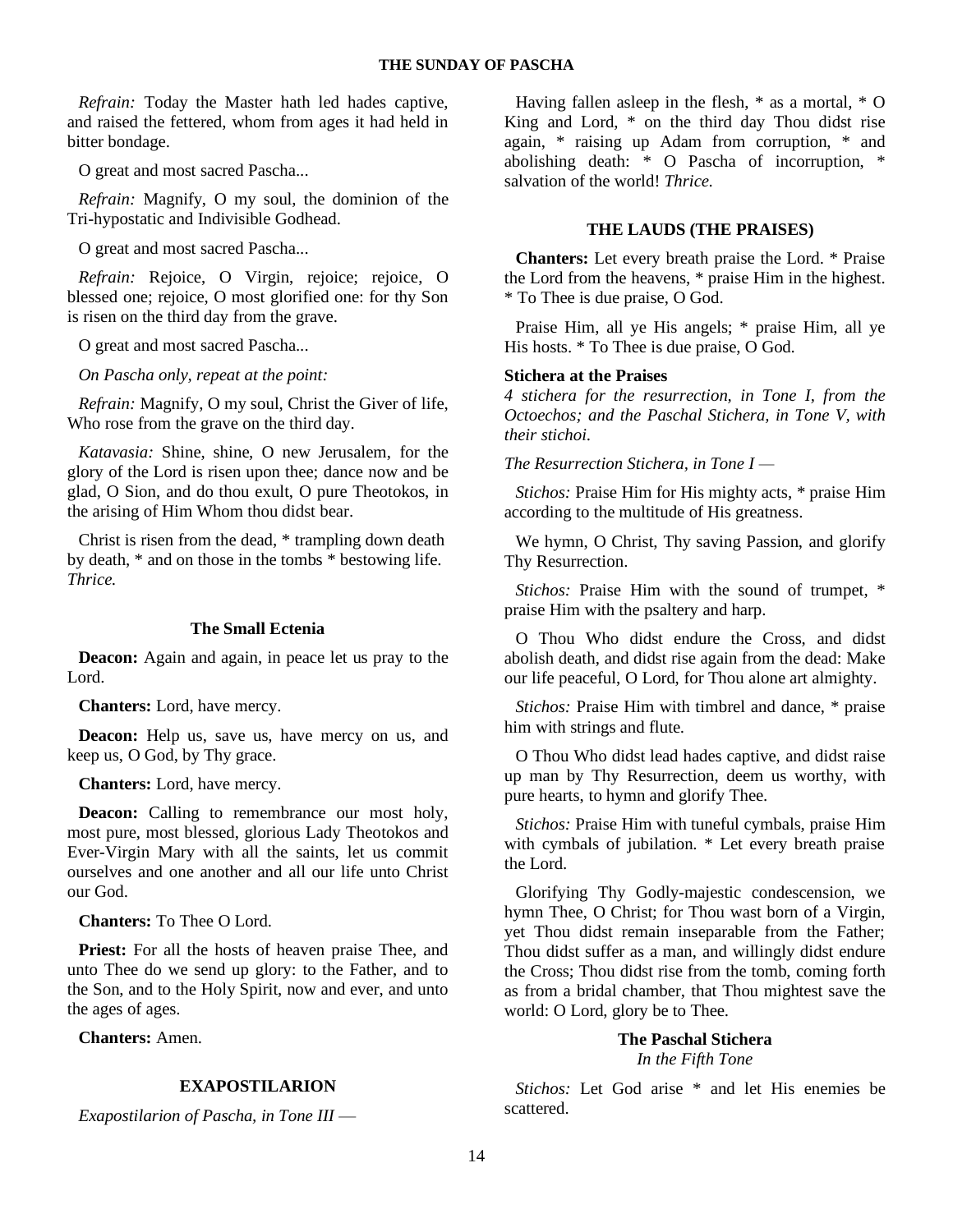A Pascha sacred<sup>3</sup> today hath been shown unto us;  $*$  a Pascha new and holy, \* a Pascha mystical, \* a Pascha all-venerable! \* A Pascha that is Christ the Redeemer; \* a Pascha immaculate, \* a great Pascha; \* a Pascha of the faithful; \* a Pascha that hath opened the gates of Paradise to us; \* a Pascha that doth sanctify all the faithful.

*Stichos:* As smoke vanisheth, \* so let them vanish.

Come from the vision, \* O ye women, bearers of good tidings, \* and say ye unto Sion: \* Receive from us the good tidings \* of the Resurrection of Christ; \* adorn thyself, exult, \* and rejoice, O Jerusalem, \* for thou hast seen Christ the King, \* like a bridegroom come forth from the tomb. 4

*Stichos:* So let sinners perish at the presence of God, \* and let the righteous be glad.

The myrrh-bearing women  $*$  in the deep dawn  $*$ stood before the tomb of the Giver of life; \* they found an angel \* sitting upon the stone, \* and he, speaking to them, said thus: \* Why seek ye the Living among the dead? \* Why mourn ye the Incorruptible amid corruption? \* Go, proclaim unto His disciples.

*Stichos:* This is the day which the Lord hath made, \* let us rejoice and be glad therein.

Pascha the beautiful, \* Pascha, the Lord's Pascha, \* the Pascha all-venerable hath dawned upon us. \* Pascha, \* with joy let us embrace one another. \* O Pascha! ransom from sorrow, \* for from the tomb today, \* as from a bridal chamber, \* hath Christ shone forth, \* and hath filled the women with joy, saying: \* Proclaim unto the apostles.

Glory to the Father, and to the Son, and to the Holy Spirit, both now and ever, and unto the ages of ages. Amen.

*Doxasticon, in Tone V —*

It is the Day of Resurrection, \* let us be radiant for the feast, \* and let us embrace one another. \* Let us say, Brethren, \* even to them that hate us, \* let us forgive all things on the Resurrection, \* and thus let us cry out: \* Christ is risen from the dead, \* trampling down death by death, \* and on those in the tombs \* bestowing life.

*Then the Bishop, or abbot, or senior priest readeth the Catechetical Homily of St John Chrysostom; and we do not sit during this reading, but we all listen while standing.* 

### **Catechetical Homily of St John Chrysostom**

**Priest:** *The Catechetical Homily of our father among the saints, John Chrysostom, archbishop of Constantinople, on the holy and light-bearing Day of the most glorious and saving Resurrection of Christ our God.* 

If any be devout and God-loving, let him enjoy this fair and radiant triumph. If any be a good and wise servant, let him enter rejoicing into the joy of his Lord. If any be weary of fasting, let him now receive his reward. If any have laboured from the first hour, let him receive today his rightful due. If any have come at the third hour, let him feast with thankfulness. If any have arrived at the sixth hour, let him in no wise be in doubt, for in no wise shall he suffer loss. If any be delayed even until the ninth hour, let him draw near, doubting nothing, fearing nothing. If any have tarried even until the eleventh hour, let him not be fearful on account of his lateness; for the Master, Who is jealous of His honour, receiveth the last even as the first. He giveth rest to him that cometh at the eleventh hour, as well as to him that hath laboured from the first hour; and to the last He is merciful, and the first He pleaseth; to the one He giveth, and to the other He bestoweth; and He receiveth the works, and welcometh the intention; and the deed He honoureth, and the offering He praiseth.

Wherefore, then, enter ye all into the joy of your Lord; both the first and the second, receive ye your reward. Ye rich and ye poor, with one another exult. Ye sober and ye slothful, honor the day. Ye that have kept the fast and ye that have not, be glad today. The table is full-laden, delight ye all. The calf is fatted; let none go forth hungry. Let all enjoy the feast of faith, receive all ye the riches of goodness. Let no one bewail his poverty, for the universal kingdom hath been revealed. Let no one weep for his transgressions, for forgiveness hath dawned from the tomb. Let no one fear death, for the death of the Saviour hath set us free. He hath led hades captive, He Who descended into hades. He embittered it, when it tasted of His flesh. And foretelling this, Isaiah cried: 'Hades,' he saith, 'was embittered when it encountered Thee below.'

It was embittered, for it was abolished. It was embittered, for it was mocked. It was embittered, for it was slain.

<sup>3</sup> *Alternatively:* A sacred Pascha

<sup>4</sup> *Alternatively:* Christ the King come forth from the tomb, \* like a bridegroom (in procession).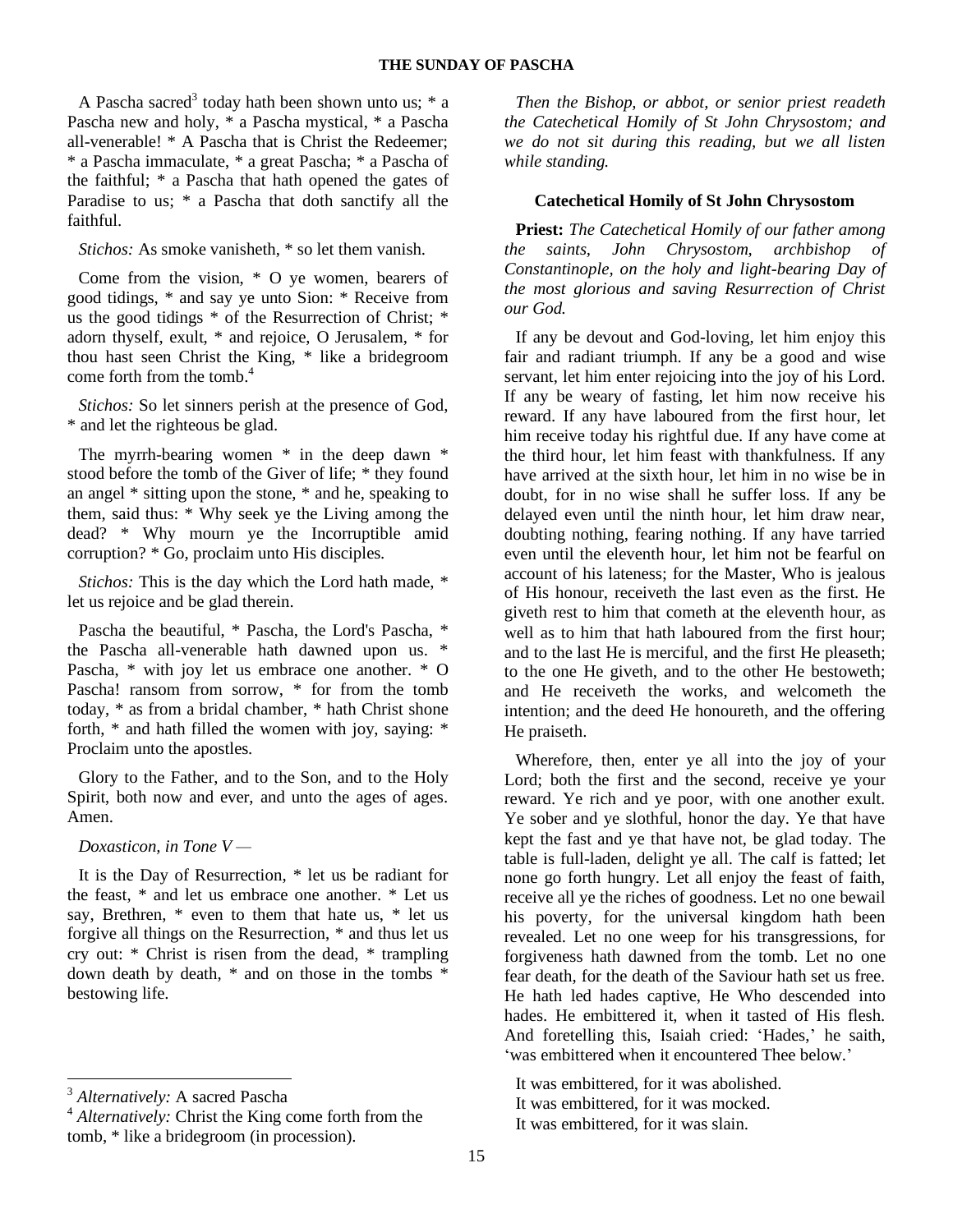It was embittered, for it was overthrown. It was embittered, for it was fettered.

It received a body and encountered God. It received earth, and met heaven. It received that which it saw, and fell to what it did not see. O death, where is thy sting? O hades, where is thy victory?

Christ is risen, and thou art cast down. Christ is risen, and the demons are fallen. Christ is risen, and the angels rejoice. Christ is risen, and life flourisheth. Christ is risen, and there is none dead in the tombs.

For Christ, being risen from the dead, is become the first-fruits of them that have fallen asleep. To Him be glory and dominion unto the ages of ages. Amen.

## **Troparion of St John Chrysostom** *Eighth Tone*

**Chanters:** Grace shining forth from thy mouth like a beacon \* hath illumined the universe, \* and disclosed to the world treasures of uncovetousness, \* and shown us the heights of humility; \* but while instructing by Thy words, O Father John Chrysostom, \* intercede with the Word, Christ our God, to save our souls.

## **THE AUGMENTED ECTENIA**

**Deacon:** Have mercy on us, O God, according to Thy great mercy, we pray Thee, hearken and have mercy.

**Chanters:** Lord, have mercy. *Thrice.*

**Deacon:** Again we pray for our great lord and father, His Holiness Patriarch *N*.; for our lord the Very Most Reverend Metropolitan *N.*, First Hierarch of the Russian Church Abroad; for our lord the Most Reverend (Archbishop *or* Bishop) *N.*; and all our brethren in Christ.

**Chanters:** Lord, have mercy. *Thrice.*

**Deacon:** Again we pray for this land, its authorities and armed forces.

**Chanters:** Lord, have mercy. *Thrice.*

**Deacon:** Again we pray for the God-preserved Russian land and its Orthodox people both in the homeland and in the diaspora and for their salvation.

**Chanters:** Lord, have mercy. *Thrice.*

**Deacon:** Again we pray to the Lord our God that He may deliver His people from enemies visible and invisible, and confirm in us oneness of mind, brotherly love and piety.

**Chanters:** Lord, have mercy. *Thrice.*

**Deacon:** Again we pray for the blessed and evermemorable founders of this holy temple (*if it be a monastery:* this holy monastery): and for all our fathers and brethren gone to their rest before us, and the Orthodox here and everywhere laid to rest.

**Chanters:** Lord, have mercy. *Thrice.*

**Deacon:** Again we pray for mercy, life, peace, health, salvation, visitation, pardon and remission of sins of the servants of God, the brethren of this holy temple (*if it be a monastery:* this holy monastery).

**Chanters:** Lord, have mercy. *Thrice.*

**Deacon:** Again we pray for them that bring offerings and do good works in this holy and all-venerable temple; for them that minister and them that chant, and for all the people here present, that await of Thee great and abundant mercy.

**Chanters:** Lord, have mercy. *Thrice.*

**Priest:** For a merciful God art Thou, and the Lover of mankind, and unto Thee do we send up glory: to the Father, and to the Son, and to the Holy Spirit, now and ever, and unto the ages of ages.

**Chanters:** Amen.

## **THE LITANY OF SUPPLICATION**

**Deacon:** Let us complete our morning prayer unto the Lord.

**Chanters:** Lord, have mercy.

**Deacon:** Help us, save us, have mercy on us, and keep us, O God, by Thy grace.

**Chanters:** Lord, have mercy.

**Deacon:** That the whole day may be perfect, holy, peaceful and sinless, let us ask of the Lord.

**Chanters:** Grant this, O Lord.

**Deacon:** An angel of peace, a faithful guide, a guardian of our souls and bodies, let us ask of the Lord.

**Chanters:** Grant this, O Lord.

**Deacon:** Pardon and remission of our sins and offences, let us ask of the Lord.

**Chanters:** Grant this, O Lord.

**Deacon:** Things good and profitable for our souls, and peace for the world, let us ask of the Lord.

**Chanters:** Grant this, O Lord.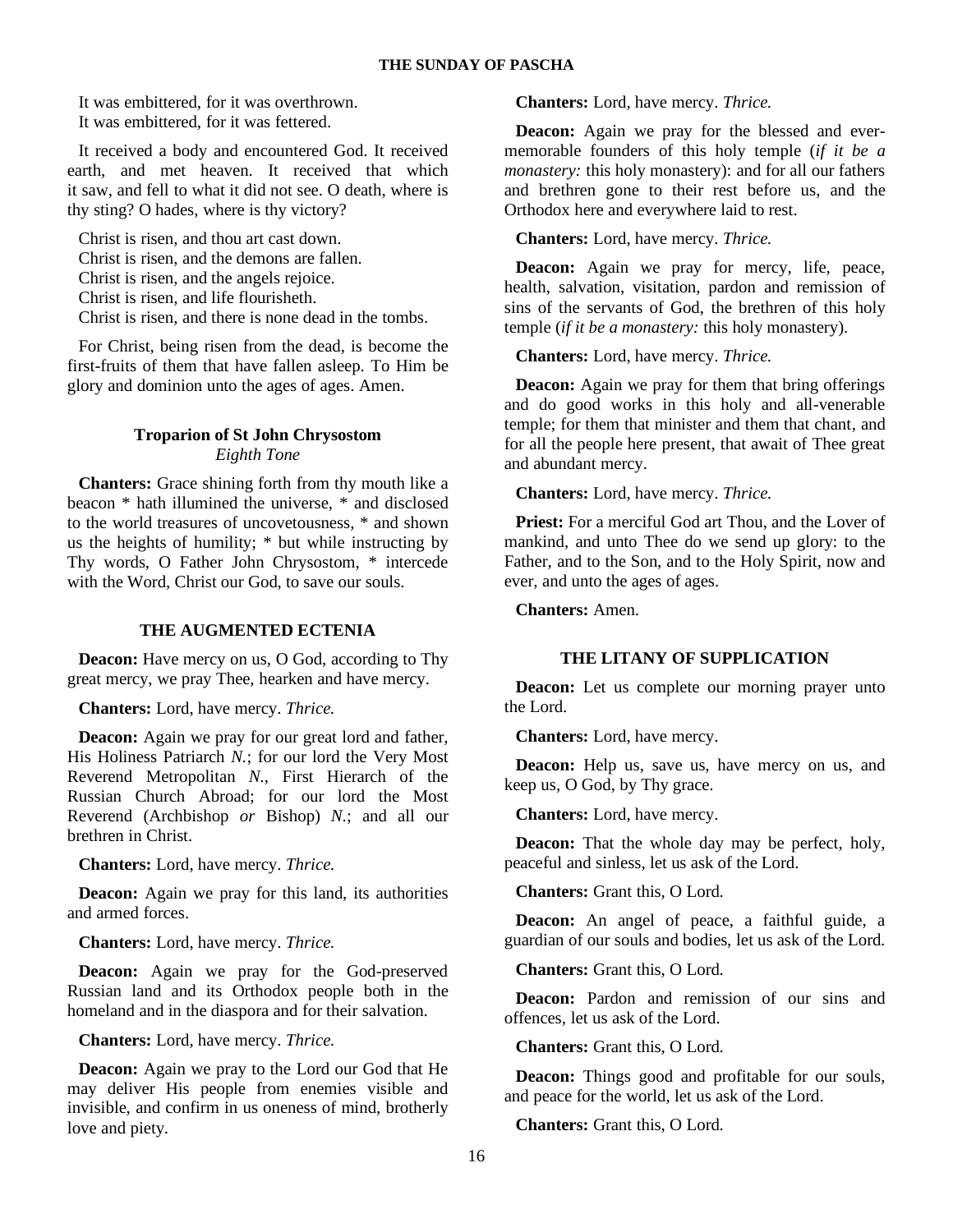**Deacon:** That we may complete the remaining time of our life in peace and repentance, let us ask of the Lord.

**Chanters:** Grant this, O Lord.

**Deacon:** A Christian ending to our life, painless, blameless, peaceful, and a good defense before the dread judgement seat of Christ, let us ask.

**Chanters:** Grant this, O Lord.

**Deacon:** Calling to remembrance our most holy, most pure, most blessed, glorious Lady Theotokos and Ever-Virgin Mary with all the saints, let us commit ourselves and one another and all our life unto Christ our God.

**Chanters:** To Thee, O Lord.

Priest: For Thou art a God of mercy, compassion, and love for mankind, and unto Thee do we send up glory: to the Father, and to the Son, and to the Holy Spirit, now and ever, and unto the ages of ages.

**Chanters:** Amen.

## **Prayer at the Bowing of the Heads**

**Priest:** Peace be unto all.

**Chanters:** And to thy spirit.

**Deacon:** Let us bow our heads unto the Lord.

**Chanters:** To Thee, O Lord.

*The priest saith this prayer secretly:* 

O holy Lord, Who dwellest on high and lookest down on things that are lowly, and with Thine all-seeing eye lookest down on all creation: unto Thee have we bowed the neck of our heart and body, and we pray Thee: Stretch forth Thine invisible hand from Thy holy dwelling-place and bless us all. And if in aught we have sinned, either voluntarily or involuntarily, do Thou as a good God and the Lover of mankind pardon us, granting us Thine earthly and spiritual good things.

*He exclaimeth:* 

**Priest:** For Thine it is to show mercy and to save us. O our God, and unto Thee do we send up glory: to the Father, and to the Son, and to the Holy Spirit, now and ever, and unto the ages of ages.

**Chanters:** Amen.

## **THE PASCHAL DISMISSAL**

**Deacon:** Wisdom!

**Chanters:** Father *(Master)*, bless.

**Priest:** He that is, is blessed, Christ our God, always, now and ever, and unto the ages of ages.

**Chanters:** Amen. Establish, O God, the holy Orthodox Faith and Orthodox Christians, unto the ages of ages.

**Clergy:** Christ is risen from the dead, \* trampling down death by death:

**Chanters:** And on those in the tombs \* bestowing life!

**Priest:** May Christ our true God, Who rose from the dead, and trampled down death by death and upon those in the tombs bestowed life, through the intercessions of His most pure Mother, and of all the saints, have mercy on us and save us, for He is good and the Lover of mankind.

**Chanters:** Amen.

**Priest:** Christ is risen! *Thrice.*

*And the People: answer*:

Truly, He is risen! *After each.*

**Chanters:** Christ is risen from the dead, \* trampling down death by death, \* and on those in the tombs \* bestowing life! *Thrice.*

And unto us hath He granted life eternal; \* we worship His Resurrection on the third day.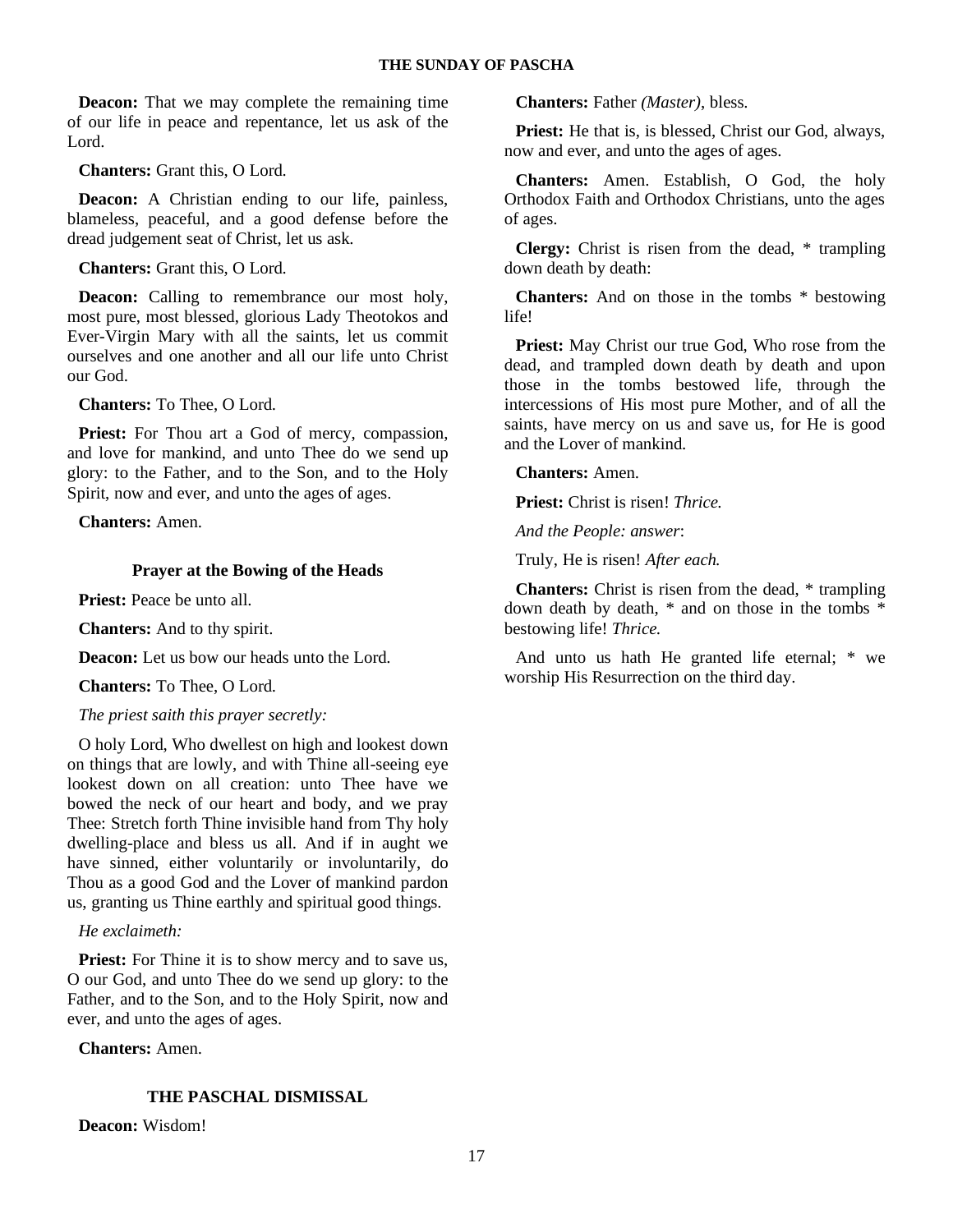## **THE HOURS OF HOLY PASCHA**

*To be said instead of the Hours, Midnight Office and Compline, as well as Morning and Evening Prayers during Bright Week and on the Apodosis (Leavetaking) of Pascha*

**Priest:** Blessed is our God, always, now and ever and unto the ages of ages.

### **Chanters:** Amen.

Christ is risen from the dead, trampling down death by death, and on those in the tombs bestowing life. *Thrice.*

### *Then we chant thrice:*

Having beheld the resurrection of Christ, \* let us worship the holy Lord Jesus, \* the only Sinless One. \* We worship Thy Cross, O Christ, \* and Thy holy Resurrection we hymn and glorify; \* for Thou art our God, \* and we know none other beside Thee, \* we call upon Thy name. \* O come, all ye faithful, \* let us worship Christ's holy Resurrection, \* for behold, through the Cross joy hath come to all the world. \* Ever blessing the Lord, \* we hymn His Resurrection; \* for, having endured crucifixion, \* He hath destroyed death by death. *Thrice.*

## *The Hypakoë, eighth tone, once:*

Forestalling the dawn, the women came with Mary, \* and found the stone rolled away from the sepulchre, and heard from the angel: \* why seek ye among the dead, as though He were a mortal, Him Who liveth in everlasting light? \* Behold the grave-clothes. Go quickly and proclaim to the world that the Lord is risen and hath slain death. \* For He is the Son of God Who saveth mankind.

## *The Kontakion, eighth tone, once:*

Though Thou didst descend into the grave, O Immortal One, \* yet didst Thou destroy the power of hades. \* And didst arise as victor, O Christ God, \* calling to the myrrh-bearing women: Rejoice! And giving peace unto Thine apostles: \* Thou Who dost grant resurrection to the fallen.

## *And these Troparia, eighth tone, once:*

In the grave bodily, but in hades with Thy soul as God: \* in Paradise with the thief, and on the throne with the Father and the Spirit \* wast Thou Who fillest all things, O Christ the Inexpressible.

Glory to the Father and to the Son and to the Holy Spirit.

How life-giving, how much more beautiful than Paradise, \* and truly more resplendent than any royal palace was Thy tomb shown to be, \* O Christ, the source of our resurrection.

Both now and ever, and unto the ages of ages. Amen.

O sanctified and divine tabernacle of the Most High, rejoice! \* For through thee, O Theotokos, joy is given to them that cry: \* Blessed art thou among women, O all-spotless Lady.

Lord, have mercy. *Forty times.* 

Glory to the Father and to the Son and to the Holy Spirit, both now and ever, and unto the ages of ages. Amen.

More honourable than the Cherubim, \* and beyond compare more glorious than the Seraphim, \* who without corruption gavest birth to God the Word, \* the very Theotokos, thee do we magnify.

In the name of the Lord, father (master), bless.

**Priest:** Through the prayers of our holy fathers, O Lord Jesus Christ, our God, have mercy on us.

## **Chanters:** Amen.

Christ is risen from the dead, trampling down death by death, and on those in the tombs bestowing life. *Thrice.*

Glory to the Father and to the Son and to the Holy Spirit, both now and ever, and unto the ages of ages. Amen.

Lord, have mercy. *Thrice.*

Father bless.

*And the dismissal by the priest:* 

**Priest:** May Christ our true God, Who arose from the dead, through the intercessions of His most pure Mother; of our holy and God-bearing fathers; and of all the saints, have mercy on us and save us, for He is good and the Lover of mankind.

## **Chanters:** Amen.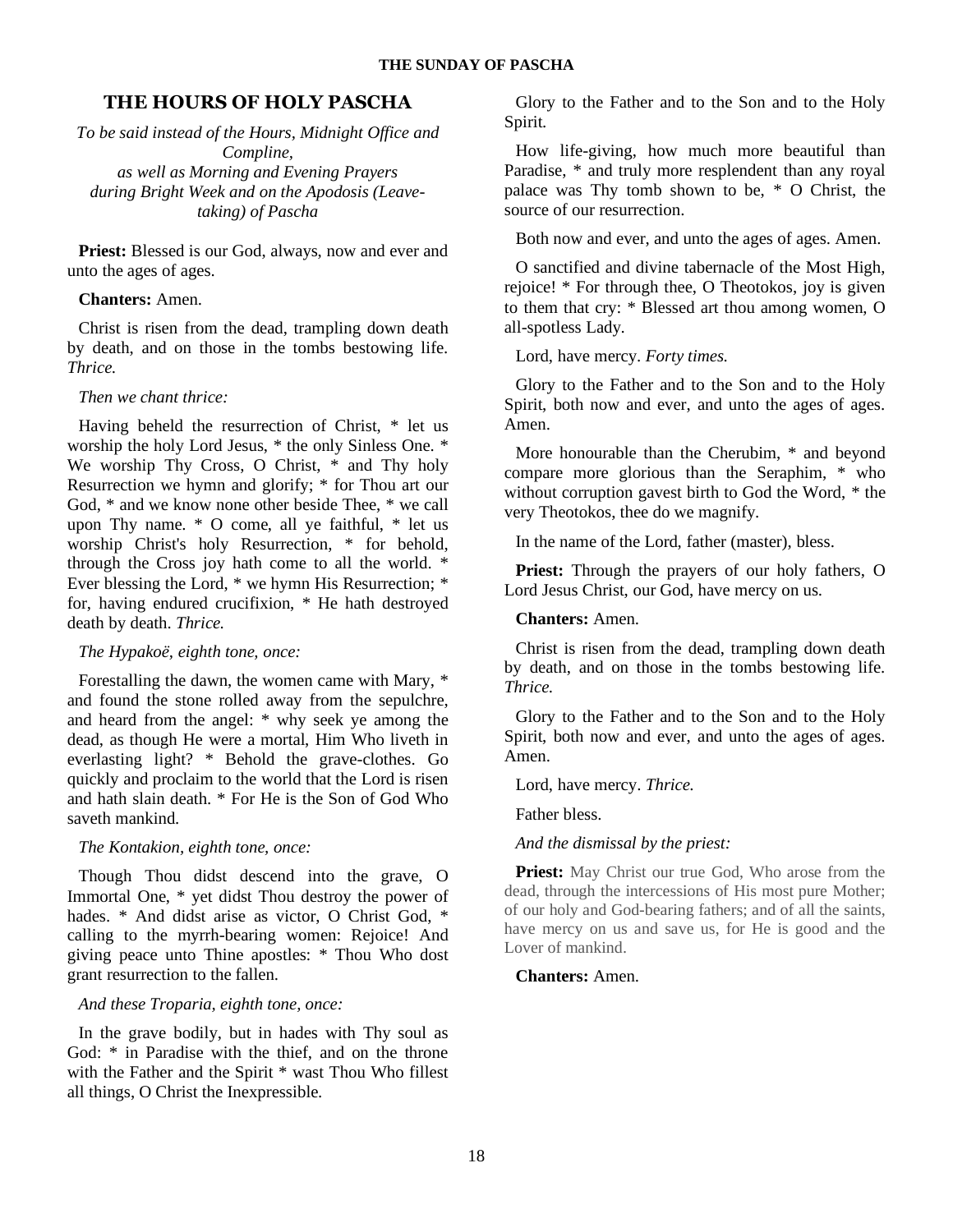## **AT THE DIVINE LITURGY**

**Deacon:** Bless, Master!

**Priest:** Blessed is the kingdom…

### **Chanters:** Amen.

**Clergy:** Christ is risen from the dead, \* trampling down death by death, \* and on those in the tombs bestowing life. *Thrice.*

**Chanters:** Christ is risen from the dead, \* trampling down death by death, \* and on those in the tombs bestowing life. *Thrice.*

*And the celebrant saith the following stichoi and the Choir singeth the Paschal Troparion once after each Stichos.*

**Priest:** Let God arise and let His enemies be scattered, and let them that hate Him flee from before His face. *(Psalm 67:1)*

**Chanters:** Christ is risen from the dead, \* trampling down death by death, \* and on those in the tombs bestowing life. *Once.*

**Priest:** As smoke vanisheth, so let them vanish, as wax melteth before the fire. *(Psalm 67:2)*

**Chanters:** Christ is risen from the dead, \* trampling down death by death, \* and on those in the tombs bestowing life. *Once.*

**Priest:** So let sinners perish at the presence of God, and let the righteous be glad. *(Psalm 67:2)*

**Chanters:** Christ is risen from the dead, \* trampling down death by death, \* and on those in the tombs bestowing life. *Once.*

**Priest:** This is the day which the Lord hath made; let us rejoice and be glad therein. *(Psalm 117:24)*

**Chanters:** Christ is risen from the dead, \* trampling down death by death, \* and on those in the tombs bestowing life. *Once.*

**Priest:** Glory to the Father and to the Son and to the Holy Spirit.

**Chanters:** Christ is risen from the dead, \* trampling down death by death, \* and on those in the tombs bestowing life. *Once.*

**Priest:** Both now and ever and unto ages of ages. Amen.

**Chanters:** Christ is risen from the dead, \* trampling down death by death, \* and on those in the tombs bestowing life. *Once.*

**Clergy:** Christ is risen from the dead, \* trampling down death by death:

**Chanters:** And on those in the tombs bestowing life.

## **The First Antiphon, Psalm 65** *(Tone 2)*

*Stichos 1:* Shout with jubilation unto the Lord all the earth; \* chant ye unto His name, give glory in praise of Him.

*Refrain:* Through the prayers of the Theotokos, O Saviour, save us!

*Stichos 2*: Say unto God: How awesome are Thy works! \* In the multitude of Thy power shall Thine enemies be proved false unto Thee. *Refrain.*

*Stichos 3:* Let all the earth worship Thee and chant unto Thee; \* Let them chant unto Thy name, O Most High. *Refrain.*

Glory to the Father and to the Son and to the Holy Spirit, \* both now and ever and unto ages of ages. Amen. *Refrain.*

## **The Second Antiphon, Psalm 66** *(Tone 2)*

*Stichos 1:* God be gracious unto us and bless us,  $*$ and cause His face to shine upon us and have mercy on us.

*Refrain:* O Son of God Who didst rise from the dead, \* save us who chant unto Thee: Alleluia!

*Stichos 2:* That we may know upon the earth Thy way, \* among all the nations Thy salvation. *Refrain.*

*Stichos 3:* Let all the peoples give Thee praise, O God, \* let all the peoples praise Thee. *Refrain.*

Glory to the Father and to the Son and to the Holy Spirit, \* both now and ever and unto ages of ages. Amen.

O Only-begotten Son and Word of God...

## **The Third Antiphon, Psalm 67** *(Tone 5)*

*Stichos 1 (Reader):* Let God arise and let His enemies be scattered, and let them that hate Him flee from before His face.

*Paschal Troparion:* Christ is risen from the dead, \* trampling down death by death, \* and on those in the tombs bestowing life. *Once.* 

*Stichos 2:* As smoke vanisheth, so let them vanish, as wax melteth before the fire. *Troparion.*

*Stichos 3:* So let sinners perish at the presence of God, and let the righteous be glad. *Troparion.*

*Then the Entrance. And the deacon saith:* Wisdom! Stand aright! *And the Entrance verse:* 

**Entrance Verse:** *(Deacon or Priest)* In congregations bless ye God, the Lord from the well-springs of Israel. *(Psalm 67:27)*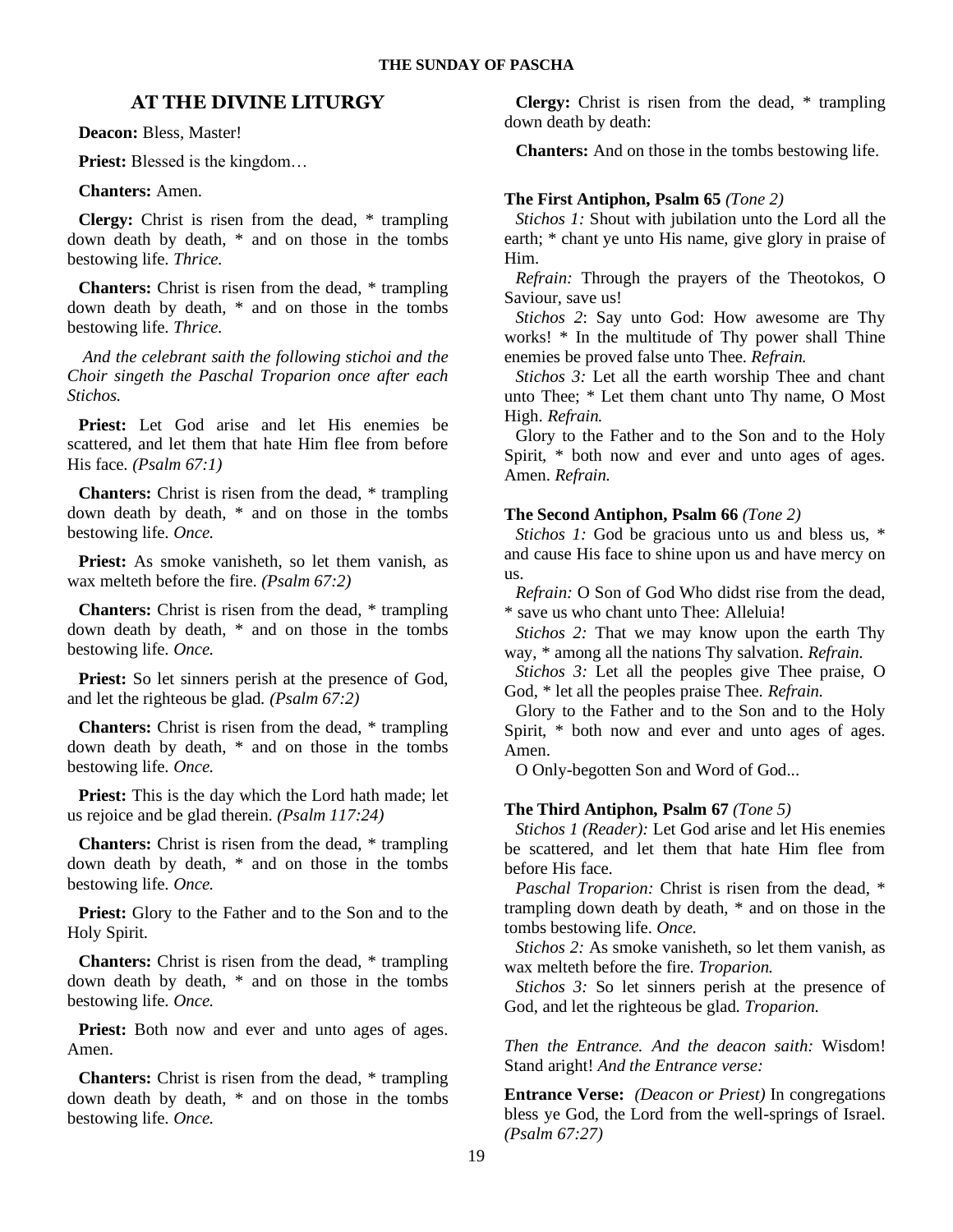## *And we immediately sing the following:*

## **The Paschal Troparion** *(Tone 5)*

Christ is risen from the dead, trampling down death by death, and on those in the tombs bestowing life. *Thrice.*

Glory...

## **The Hypakoë of Pascha** *(Tone 8)*

Forestalling the dawn, the women came with Mary, \* and found the stone rolled away from the sepulchre, and heard from the angel: \* Why seek ye among the dead, as though He were mortal, Him Who liveth in everlasting light? \* Behold the grave-clothes. Go quickly and proclaim to the world that the Lord is risen and hath slain death. \* For He is the Son of God Who saveth mankind.

Both now...

## **Kontakion of Pascha** *(Tone 8)*

Though Thou didst descend into the grave, O Immortal One, \* yet didst Thou destroy the power of hades. \* And didst arise as victor, O Christ God, \* calling to the myrrh-bearing women: Rejoice! \* and giving peace unto Thine apostles: \* Thou Who dost grant resurrection to the fallen.

**Instead of the Trisagion:** As many as have been baptised into Christ have put on Christ. Alleluia! *Thrice.*

Glory to the Father, and to the Son, and to the Holy Spirit, both now and ever, and unto ages of ages. Amen.

Have put on Christ. Alleluia!

As many as have been baptised into Christ have put on Christ. Alleluia!

**The Prokeimenon in the Eighth Tone:** This is the day which the Lord hath made; let us rejoice and be glad therein. *(Psalm 117:24)*

*Stichos:* O give thanks unto the Lord, for He is good, for His mercy endureth forever. *(Psalm 117:30)*

## **The Reading from the Acts of the Holy Apostles,**  *§ 1* [1:1-8]

In the former treatise, O Theophilus, I have given an account of all that Jesus began both to do and teach until the day in which He was taken up, after He had given commandments through the Holy Ghost unto the apostles, whom He had chosen. To these also He showed Himself alive after His passion by many infallible proofs, being seen by them forty days, and speaking of the things pertaining to the Kingdom of

God. And being assembled together with them, He commanded them that they should not depart from Jerusalem, but wait for the promise of the Father, 'which,' saith He, 'ye have heard from Me; for John truly baptised with water, but ye shall be baptised with the Holy Ghost not many days hence.' When they therefore had come together, they asked of Him, saying, 'Lord, wilt Thou at this time restore again the kingdom to Israel?' And He said unto them, 'It is not for you to know the times or the seasons which the Father hath put in His own power. But ye shall receive power after the Holy Ghost is come upon you; and ye shall be witnesses unto Me both in Jerusalem, and in all Judæa and in Samaria, and unto the uttermost part of the earth.'

## **Alleluia in the Fourth Tone:**

*Stichos:* Thou shalt rise up and have pity upon Sion*. Stichos:* The Lord from heaven hath looked upon the earth*.*

## **The Reading from the Holy Gospel according to John, § 1** *[1:1-17]*

In the beginning was the Word, and the Word was with God, and the Word was God. The same was in the beginning with God. All things were made by Him, and without Him was not anything made that was made. In Him was life, and that life was the Light of men. And the Light shineth in darkness, and the darkness comprehended it not. \* There was a man sent from God, whose name was John. The same came as a witness to bear witness of the Light, that all men through him might believe. He was not that Light, but was sent to bear witness of that Light. That was the true Light which lighteth every man that cometh into the world. He was in the world, and the world was made by Him, and the world knew Him not. He came unto His own, and His own received Him not. But as many as received Him, to them gave He power to become the sons of God, even to those who believe in His name, who were born not of blood, nor of the will of the flesh, nor of the will of man, but of God. \* And the Word was made flesh, and dwelt among us (and we beheld His glory, the glory as of the only Begotten of the Father), full of grace and truth. John bore witness of Him and cried, saying, 'This was He of whom I spoke, "He that cometh after me is preferred before me, for He was before me."' And of His fullness have we all received, and grace for grace. For the law was given by Moses, but grace and truth came by Jesus Christ.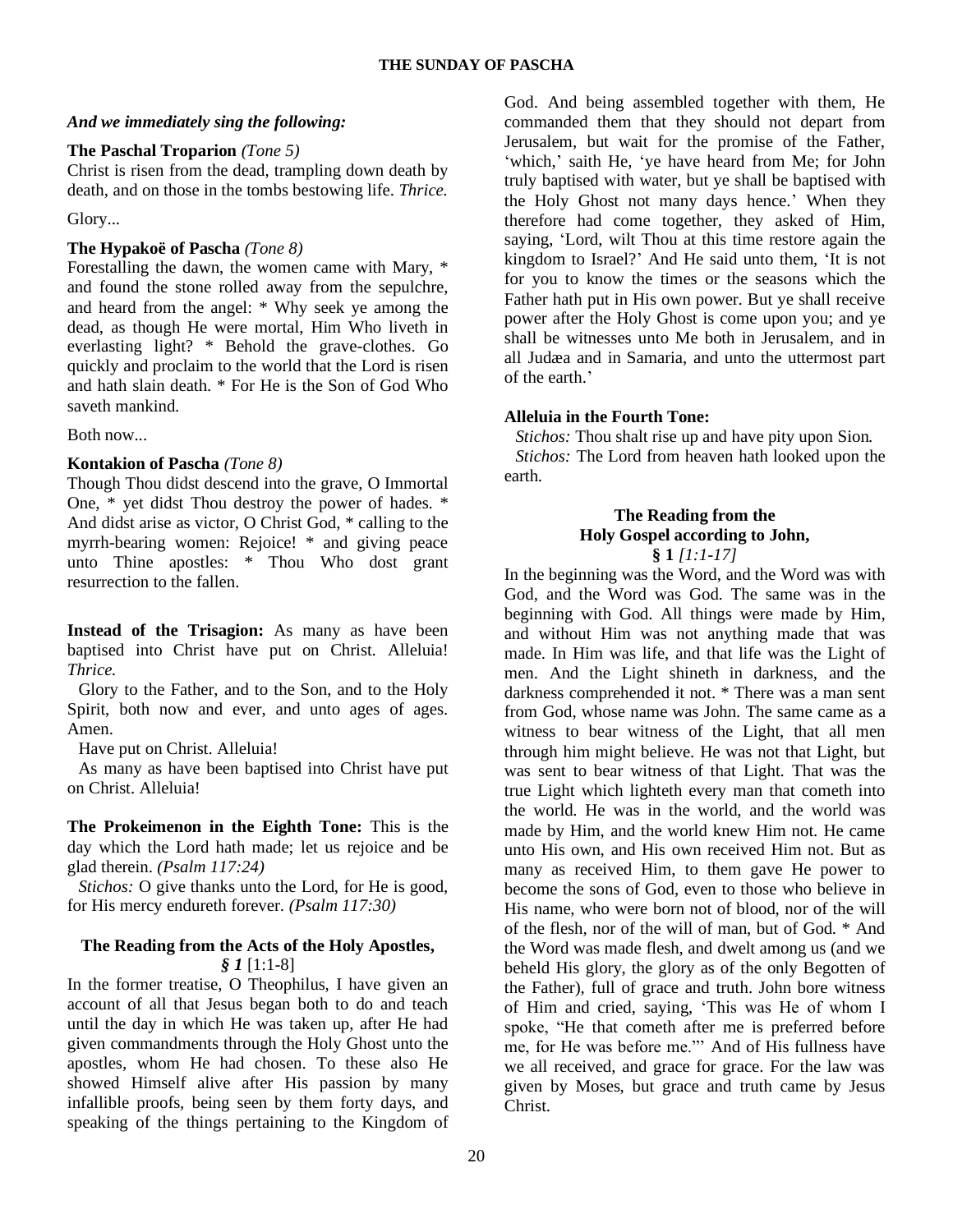*Instead of* **'It is truly meet...'** *we chant the Irmos of the 9th Ode of the canon of Pascha (Tone 1):*

*Refrain:* The angel cried unto her that is full of grace: Rejoice, O pure Virgin! And again I say, rejoice! For thy Son is risen from the grave on the third day, and hath raised the dead, O ye people, be joyful!

*Irmos:* Shine, shine, O new Jerusalem, for the glory of the Lord is risen upon thee; dance now and be glad, O Sion, and do thou exult, O pure Theotokos, in the arising of Him Whom thou didst bear.

**Communion Verse:** Receive ye the Body of Christ, taste the fountain of immortality. Alleluia, Alleluia, Alleluia.

*When the celebrant saith* With fear of God and with faith draw nigh, *instead of* Blessed is He that cometh in the name of the Lord *we chant:* Christ is risen from the dead, trampling down death by death, and on those in the tombs bestowing life. *Once.*

*And when the celebrant saith* Save, O God Thy people, *instead of* We have seen the True Light…*. we chant*  Christ is risen from the dead… *Once.* 

*And when the priest saith* Always, now and ever and unto the ages of ages, *instead of* Let our mouths be filled with Thy praise.... *we chant* Christ is risen from the dead… *Once.*

## **Dismissal on the Sunday of Pascha & Bright Week**

*The celebrant saith:* The blessing of the Lord be upon you… *And the Chanters:* Amen. *Then the clergy chant:* Christ is risen from the dead trampling down death by death. *And the Chanters:* And on those in the tombs bestowing life.

*Then the celebrant saith the special Paschal Dismissal:* May Christ our True God who rose from the dead and trampled down death by death and on those in the tombs bestowed life…. *And he saith:* Christ is risen! *thrice, while bestowing a blessing with the Cross, and each time we reply:* Truly He is risen!

*And we chant:* Christ is risen…. *thrice, and after it,*  And unto us hath He granted life eternal. We worship His Resurrection on the third day. *Once.*

*SVS translation:*

**Kontakion of Pascha** *(Tone 8)*

Thou didst descend into the tomb, O Immortal, \* Thou didst destroy the power of death. \* In victory didst Thou arise, O Christ God, \* proclaiming 'Rejoice!' to the myrrh-bearing women; \* granting peace to Thine apostles, \* and bestowing resurrection on the fallen.

### *SVS translation (adapted):*

*Instead of* **'It is truly meet...'** *we chant the Irmos of the 9th Ode of the canon of Pascha (Tone 1):*

*Refrain:* The angel cried to the Lady full of grace: Rejoice, O pure Virgin! Again, I say, rejoice! Thy Son is risen from His three days in the tomb! With Himself He hath raised all the dead! Rejoice, O ye people!

*Irmos:* Shine! Shine! O new Jerusalem! The glory of the Lord hath shone on thee! Exult now and be ye glad, O Sion. Be radiant, O pure Theotokos, in the Resurrection, the Resurrection of thy Son.

**Note:** This work is designed to give the worshipper the text of the service that is being sung in church so that he or she may attentively follow the service in church, or read it at home when it is not possible to get to church. This work may not be further reproduced, beyond printing out a single copy for personal noncommercial use.

Those who use these services are urged, whenever possible, to purchase the published works listed below, from which this work was compiled. The great effort needed to translate, edit, and print English language translations of the rich liturgical heritage of the Orthodox Church, not to mention the sacrificial financial investment in producing these volumes, ought to be supported by Orthodox parishes, clergy, and faithful by their purchase of these books from their publishers.

This work is a compilation of several sources:

The Horologion texts are taken from *The Unabbreviated Horologion*, Second Edition, translated from the Church Slavonic by Rassaphore Monk Lawrence [later Monk John] (Campbell), and published by Holy Trinity Monastery, Jordanville, New York, in 1999.

The Canon of Great & Holy Saturday in the Midnight Office is taken from *The Lenten Triodion*, translated from the original Greek by Mother Mary and Archimandrite [now Metropolitan] Kallistos (Ware), and published by Faber and Faber Limited, London, in 1979, and reprinted with permission by St Tikhon's Seminary Press, South Canaan, Pennsylvania, in 2002.

The texts from the Pentecostarion are taken from *The Order of Service for the Holy and Great Sunday of*